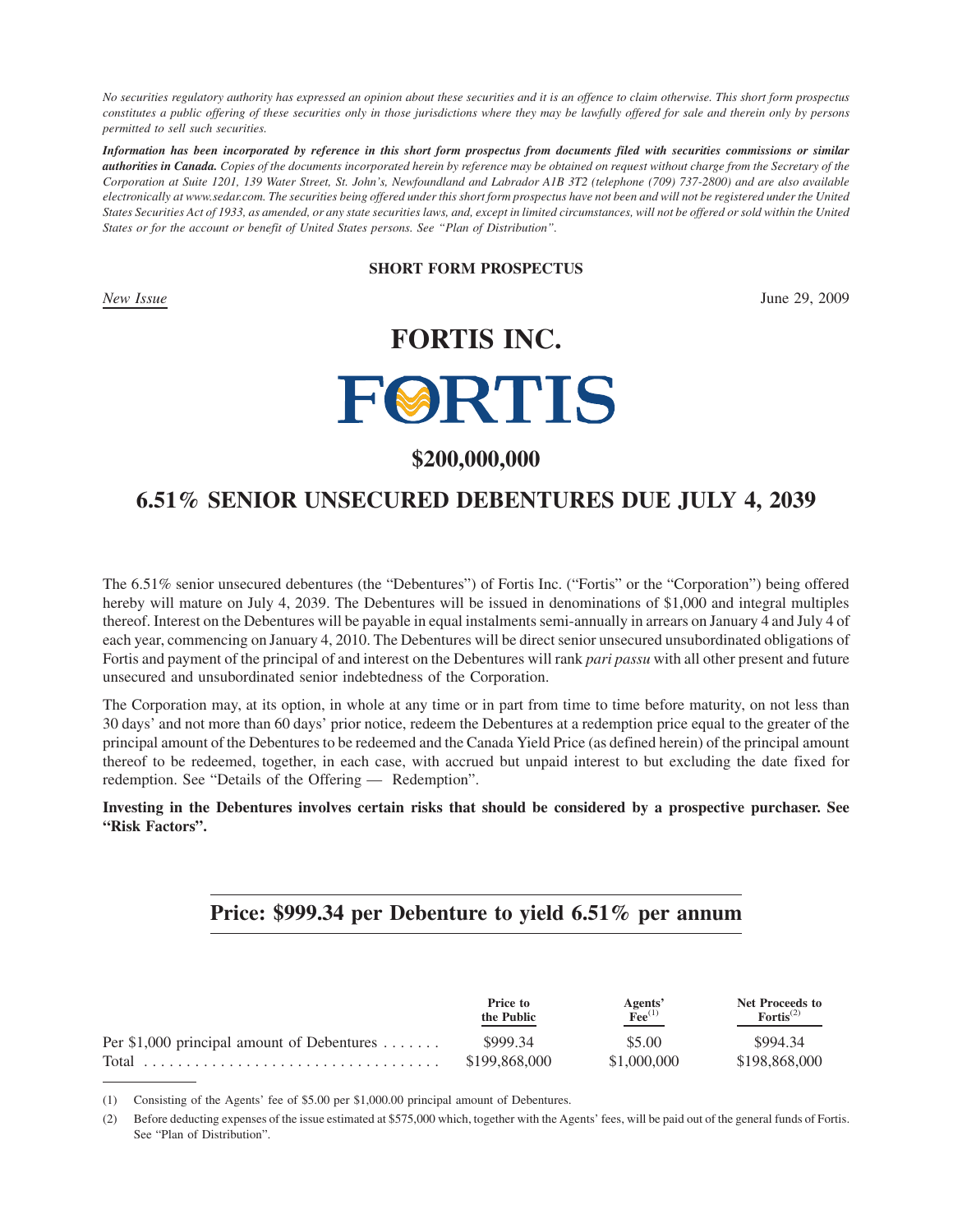**There is no market through which the Debentures may be sold and purchasers may not be able to resell Debentures purchased under this Prospectus. This may affect the pricing of the Debentures in the secondary market, the transparency and availability of trading prices, the liquidity of the Debentures and the extent of issuer regulation. See "Risk Factors".**

BMO Nesbitt Burns Inc., CIBC World Markets Inc., RBC Dominion Securities Inc., Scotia Capital Inc., TD Securities Inc., HSBC Securities (Canada) Inc. and National Bank Financial Inc. (collectively, the "Agents") have agreed to use their reasonable best efforts to sell the Debentures offered by this short form prospectus (the "Offering") from the Corporation at 99.934% of their principal amount subject to the terms and conditions set forth in the Agency Agreement referred to under "Plan of Distribution" and subject to the approval of certain legal matters on behalf of the Corporation by Davies Ward Phillips & Vineberg LLP, Toronto and McInnes Cooper, St. John's and on behalf of the Agents by Stikeman Elliott LLP, and will receive an aggregate fee of \$1,000,000, assuming the full amount of the Debentures offered are sold. In the event the full amount of the Debentures are not sold, the fee paid to the Agents will be pro-rated accordingly.

Each of the Agents is a subsidiary of a Canadian chartered bank that has, either solely, together with its affiliates, or as a member of a syndicate of financial institutions, extended credit facilities to, or holds indebtedness of, the Corporation and/ or its subsidiaries. A portion of the net proceeds from the Offering will be used to repay in full the outstanding indebtedness under the credit facility owing by the Corporation to such banks. Consequently, the Corporation may be considered a "connected issuer" of these Agents within the meaning of applicable securities legislation. See "Use of Proceeds" and "Plan of Distribution".

Subscriptions for the Debentures will be received subject to rejection or allotment in whole or in part and the right is reserved to close the subscription books at any time without notice. It is expected that the closing of the Offering will take place on or about July 2, 2009 (the "Closing Date"), or such other date as may be agreed upon by the Corporation and the Agents, but not later than July 15, 2009. A book entry only certificate representing the Debentures distributed hereunder will be issued in registered form only to CDS Clearing and Depository Services Inc. ("CDS") or a nominee thereof and will be deposited with CDS on the Closing Date. No certificates evidencing the Debentures will be issued to purchasers, except in certain limited circumstances, and registration will be made using the depository services of CDS. A purchaser of Debentures will receive only a customer confirmation from a registered dealer who is a CDS participant from or through whom the Debentures are purchased. See "Book-Entry Only System".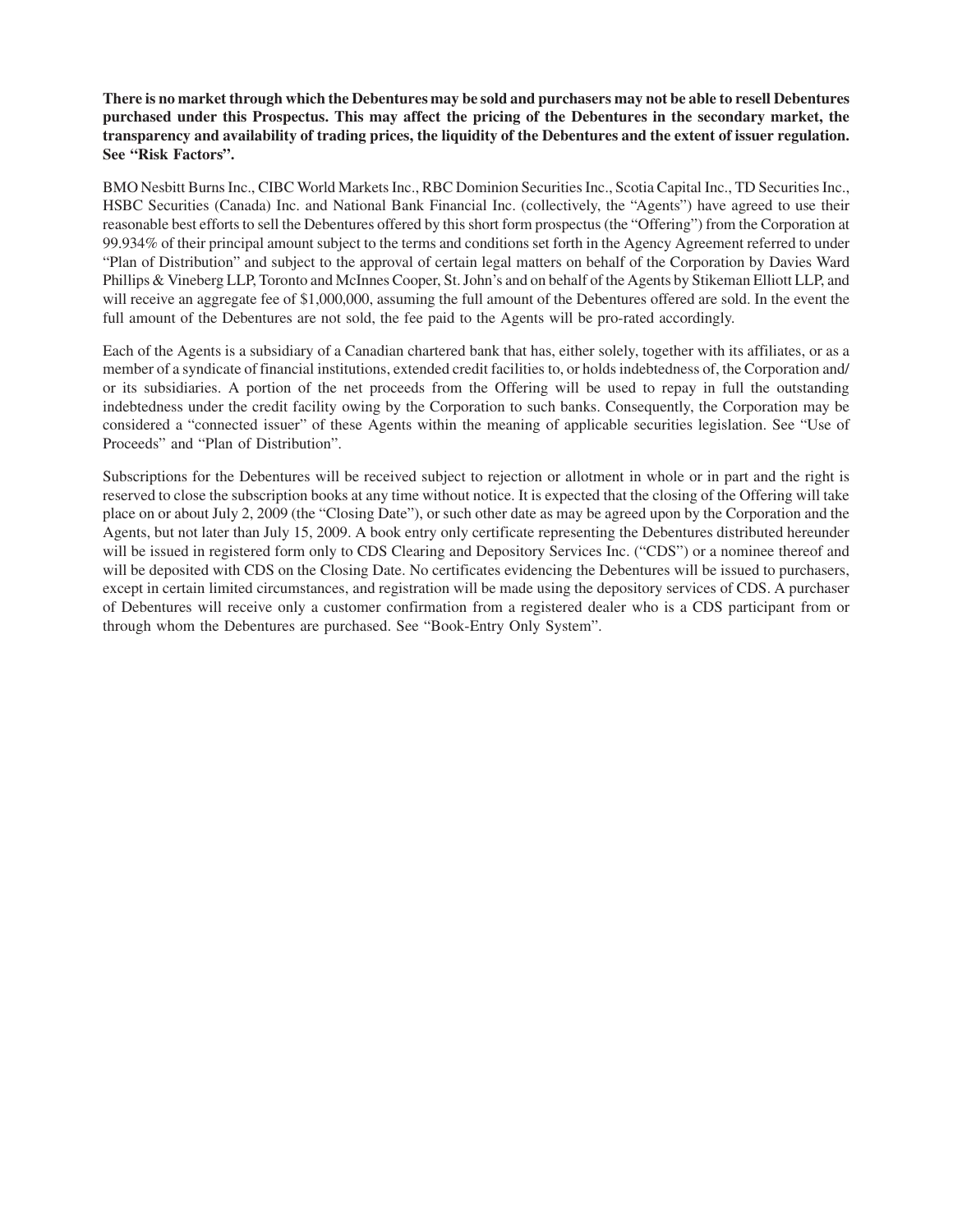#### **TABLE OF CONTENTS**

#### **Page SPECIAL NOTE REGARDING FORWARD-LOOKING STATEMENTS** ............. **1 DOCUMENTS INCORPORATED BY REFERENCE**........................ **2 ELIGIBILITY FOR INVESTMENT** ........ **3 CURRENCY** .......................... **3 SUMMARY** ........................... **4 FORTIS** .............................. **6 CAPITAL RESOURCES** ................. **9 RECENT DEVELOPMENTS** ............. **9 CAPITALIZATION** ..................... **10 SHARE CAPITAL OF FORTIS** ........... **10 CHANGES IN SHARE AND LOAN CAPITAL STRUCTURE** ............... **10 TRADING PRICES AND VOLUMES**....... **11 EARNINGS COVERAGE RATIO** .......... **12 Page RATINGS**............................. **12 DETAILS OF THE OFFERING** ........... **13 BOOK-ENTRY ONLY SYSTEM**........... **19 USE OF PROCEEDS**.................... **20 PLAN OF DISTRIBUTION**............... **20 CANADIAN FEDERAL INCOME TAX CONSIDERATIONS** .................. **21 RISK FACTORS** ....................... **22 AUDITORS** ........................... **23 LEGAL MATTERS** ..................... **23 TRUSTEE AND PAYING AGENT** ......... **23 PURCHASERS' STATUTORY RIGHTS**..... **24 AUDITORS' CONSENT** ................. **25 CERTIFICATE OF FORTIS INC.** ......... **C-1 CERTIFICATE OF THE AGENTS** ......... **C-2**

#### **SPECIAL NOTE REGARDING FORWARD-LOOKING STATEMENTS**

This prospectus (the "Prospectus"), including the documents incorporated herein by reference, contains forwardlooking information which reflects management's expectations regarding the future growth, results of operations, performance, business prospects and opportunities of Fortis Inc. ("Fortis" or the "Corporation"), and may not be appropriate for other purposes. All forward-looking information is given pursuant to the "safe harbour" provisions of applicable Canadian securities legislation. The words "anticipates", "believes", "could", "estimates", "expects", "forecasts", "intends", "may", "might", "plans", "projects", "schedule", "should", "will", "would" and similar expressions are often intended to identify forward-looking information, although not all forward-looking information contains these identifying words. The forward-looking information reflects management's current beliefs and is based on information currently available to the Corporation's management. The forward-looking information in this Prospectus, including the documents incorporated herein by reference, includes, but is not limited to, statements regarding: the expected timing of regulatory decisions; consolidated forecasted gross capital expenditures for 2009 and in total over the next five years; the nature, timing and costs associated with certain capital projects; the expected impacts on Fortis of the downturn in the global economy; the electricity sales growth rate expected at the Corporation's regulated utilities in the Caribbean in 2009; the expectation of no significant decrease in annual consolidated operating cash flows in 2009; the expectation that the subsidiaries will be able to source the cash required to fund their 2009 capital expenditure programs; the expectation that the Corporation and its subsidiaries will continue to have reasonable access to long-term capital in the near to medium terms; expected long-term debt maturities and repayments on average annually over the next five years; no material increase in interest expense and/or fees associated with renewed and extended credit facilities being expected in 2009; no material adverse credit rating actions being expected in the near term; the expectation that counterparties to the Terasen Gas companies' gas derivative contracts will continue to meet their obligations; and the expectation of no material increase in defined benefit pension expense in 2009. The forecasts and projections that make up the forwardlooking information are based on assumptions which include, but are not limited to: the receipt of applicable regulatory approvals and requested rate orders; no significant operational disruptions or environmental liability due to a catastrophic event or environmental upset caused by severe weather, other acts of nature or other major event; the continued ability to maintain the gas and electricity systems to ensure their continued performance; no significant decline in capital spending in 2009; no severe and prolonged downturn in economic conditions; sufficient liquidity and capital resources; the continuation of regulator-approved mechanisms to flow through the commodity cost of natural gas and energy supply costs in customer rates; the continued ability to hedge exposures to fluctuations in interest rates, foreign exchange rates and natural gas commodity prices; no significant variability in interest rates; no significant counterparty defaults; the continued competitiveness of natural gas pricing when compared with electricity and other alternative sources of energy; the continued availability of natural gas supply; the continued ability to fund defined benefit pension plans; the absence of significant changes in government energy plans and environmental laws that may materially affect the operations and cash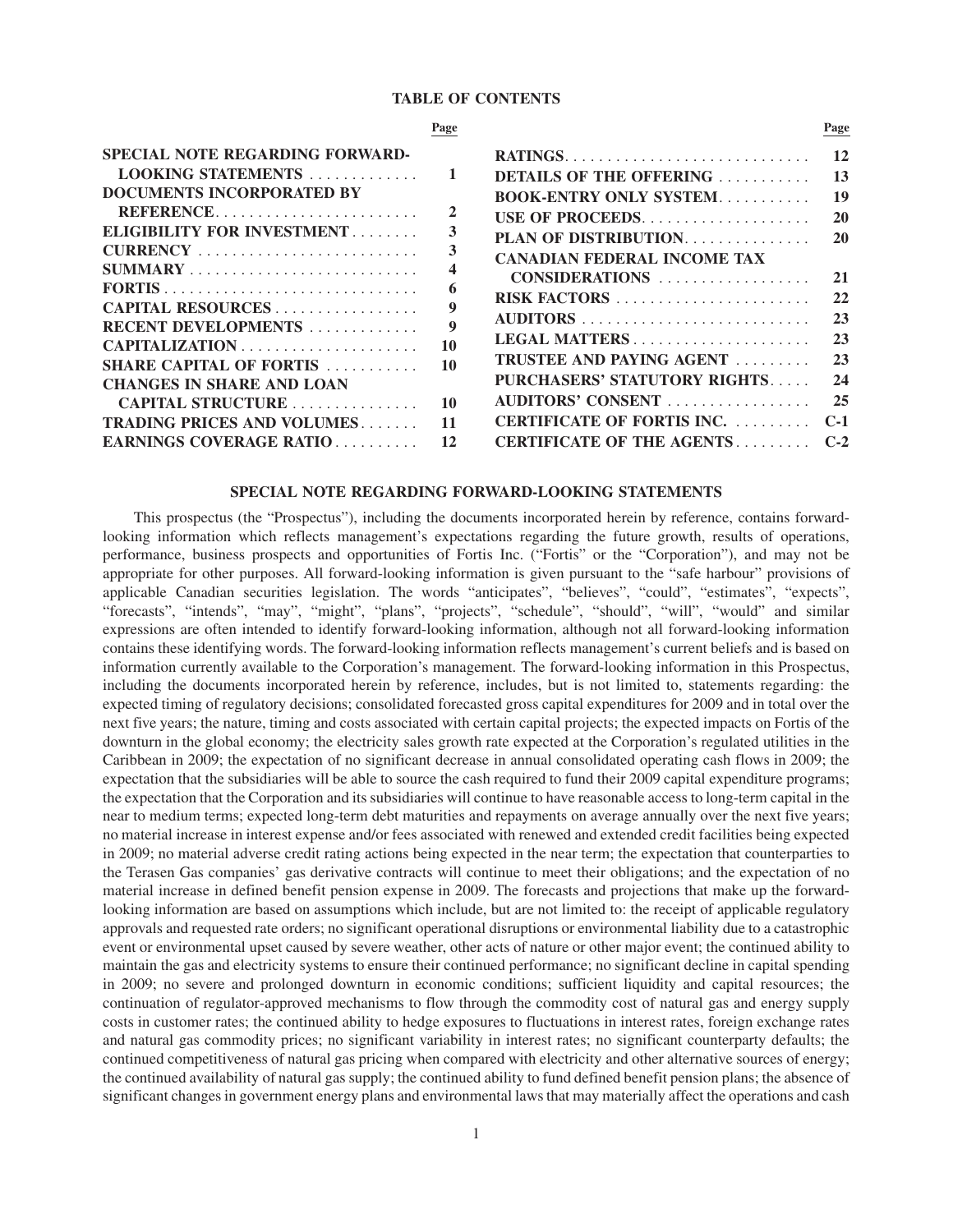flows of the Corporation and its subsidiaries; maintenance of adequate insurance coverage; the ability to obtain and maintain licences and permits; retention of existing service areas; no material decrease in market energy sales prices; favourable relations with First Nations; favourable labour relations; and sufficient human resources to deliver service and execute the capital program. The forward-looking information is subject to risks, uncertainties and other factors that could cause actual results to differ materially from historical results or results anticipated by the forward-looking information. Factors which could cause results or events to differ from current expectations include, but are not limited to: regulatory risk; operating and maintenance risks; economic conditions; capital resources and liquidity risk; weather and seasonality; an ultimate resolution of the expropriation of the assets of the Exploits River Hydro Partnership that differs from what is currently expected by management; commodity price risk; derivative financial instruments and hedging; interest rate risk; counterparty risk; competitiveness of natural gas; natural gas supply; defined benefit pension plan performance and funding requirements; risks related to the development of the Terasen Gas (Vancouver Island) Inc. franchise; the Government of British Columbia's Energy Plan; environmental risks; insurance coverage risk; an unexpected outcome of legal proceedings currently against the Corporation; licences and permits; loss of service area; market energy sales prices; transition to International Financial Reporting Standards; changes in tax legislation; First Nations' lands; labour relations; and human resources. For additional information with respect to the Corporation's risk factors and risk factors relating to the Debentures, reference should be made to the section of this Prospectus entitled "Risk Factors".

All forward-looking information in this Prospectus and in the documents incorporated herein by reference is qualified in its entirety by the above cautionary statements and, except as required by law, the Corporation undertakes no obligation to revise or update any forward-looking information as a result of new information, future events or otherwise.

#### **DOCUMENTS INCORPORATED BY REFERENCE**

The disclosure documents of the Corporation listed below and filed with the appropriate securities commissions or similar regulatory authorities in each of the provinces of Canada are specifically incorporated by reference into and form an integral part of this Prospectus:

- (a) Annual Information Form dated March 13, 2009 for the year ended December 31, 2008;
- (b) audited comparative consolidated financial statements as at December 31, 2008 and for the years ended December 31, 2008 and 2007, together with the notes thereto and the auditors' report thereon dated January 30, 2009, as contained in the Corporation's 2008 Annual Report;
- (c) Management Discussion and Analysis of financial condition and results of operations for the year ended December 31, 2008, as contained in the Corporation's 2008 Annual Report;
- (d) unaudited comparative interim consolidated financial statements as at March 31, 2009 and for the three months ended March 31, 2009 and 2008, together with the notes thereto;
- (e) Management Discussion and Analysis of financial condition and results of operations for the three months ended March 31, 2009; and
- (f) Management Information Circular dated April 3, 2009 prepared in connection with the Corporation's annual meeting of shareholders held on May 5, 2009.

Any document of the type referred to in the preceding paragraph, any material change report (other than any confidential material change report) and any business acquisition report subsequently filed by the Corporation with such securities commissions or regulatory authorities after the date of the Prospectus, and prior to the termination of the Offering, shall be deemed to be incorporated by reference into the Prospectus.

**Any statement contained in a document incorporated or deemed to be incorporated by reference herein shall be deemed to be modified or superseded for purposes of this Prospectus to the extent that a statement contained herein, or in any other subsequently filed document which also is incorporated or is deemed to be incorporated by reference herein, modifies or supersedes such statement. The modifying or superseding statement need not state that it has modified or superseded a prior statement or include any other information set forth in the document that it modifies or supersedes. The making of a modifying or superseding statement will not be deemed an admission for any purpose that the modified or superseded statement, when made, constituted a misrepresentation, an untrue statement of a material fact or an omission to state a material fact that is required to be stated or that is necessary to make a statement not misleading in light of the circumstances in which it was made. Any statement so modified or superseded shall not be deemed, except as so modified or superseded, to constitute a part of this Prospectus.**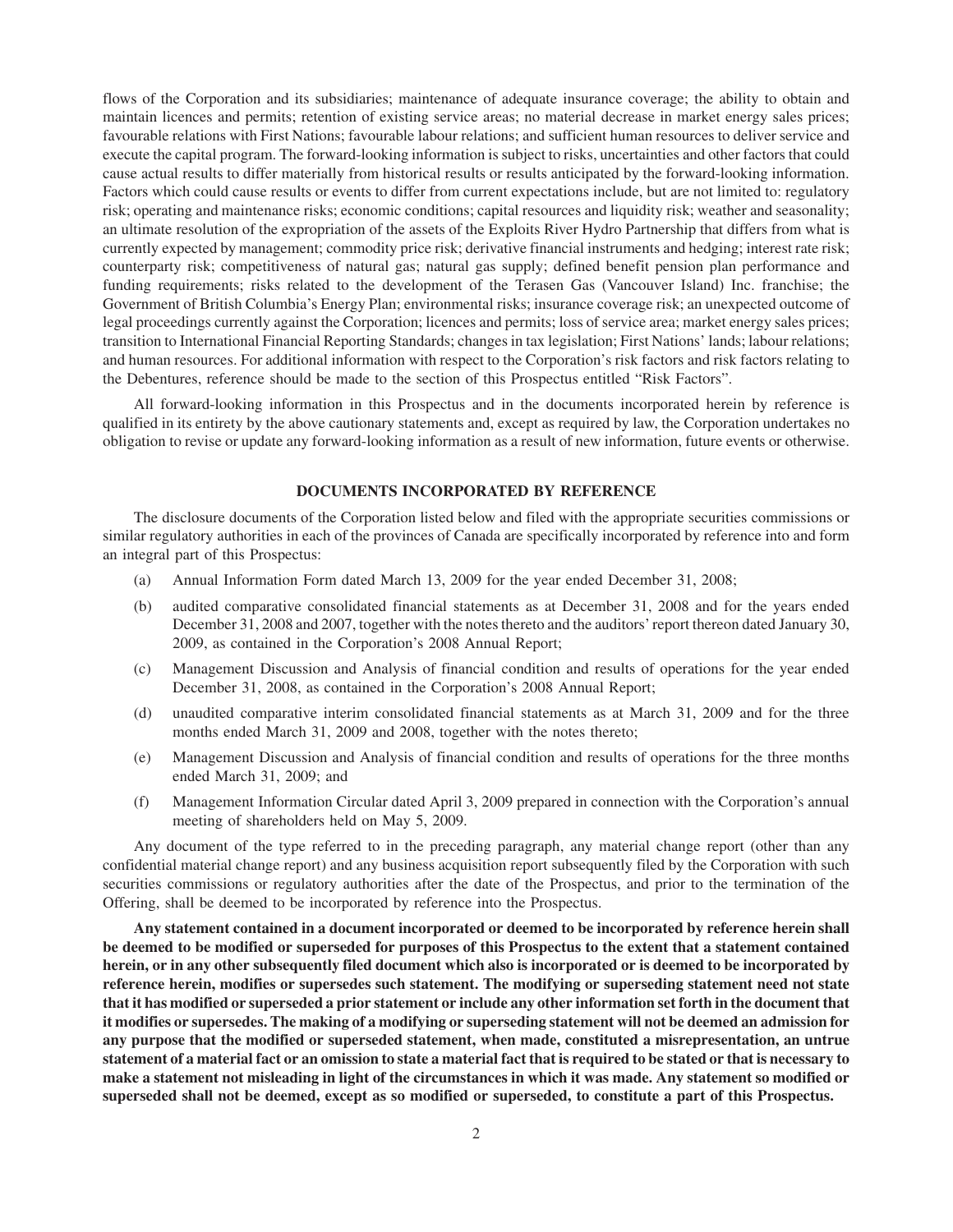Copies of the documents incorporated herein by reference may be obtained on request without charge from the Secretary of the Corporation at Suite 1201, 139 Water Street, St. John's, Newfoundland and Labrador A1B 3T2 (telephone (709) 737-2800). These documents are also available through the Internet on the Corporation's website at www.fortisinc.com or under the Corporation's profile on the Canadian System for Electronic Document Analysis and Retrieval ("SEDAR"), which can be accessed at www.sedar.com. The information contained on, or accessible through, any of these websites is not incorporated by reference into the Prospectus and is not, and should not be considered to be, a part of the Prospectus, unless it is explicitly so incorporated.

#### **ELIGIBILITY FOR INVESTMENT**

In the opinion of Davies Ward Phillips & Vineberg LLP, counsel to the Corporation, and Stikeman Elliott LLP, counsel to the Agents, the Debentures being offered pursuant to this Prospectus, if issued on the date hereof, would be qualified investments under the *Income Tax Act* (Canada) (the "Tax Act") for a trust governed by a registered retirement savings plan, registered retirement income fund, deferred profit sharing plan ("DPSP") (other than a trust governed by a DPSP for which any employer is the Corporation or is an employer that does not deal at arm's length with the Corporation for purposes of the Tax Act), registered education savings plan, registered disability savings plan or a tax-free savings account ("TFSA"). The Debentures will not be "prohibited investments" for a TFSAwhere the holder of the TFSA is not a "specified shareholder" of the Corporation, and the Corporation deals at arm's length with such holder for purposes of the Tax Act and any person in which such holder has a "significant interest", as each such term is defined in the Tax Act.

#### **CURRENCY**

All dollar amounts in the Prospectus are expressed in Canadian dollars unless otherwise indicated.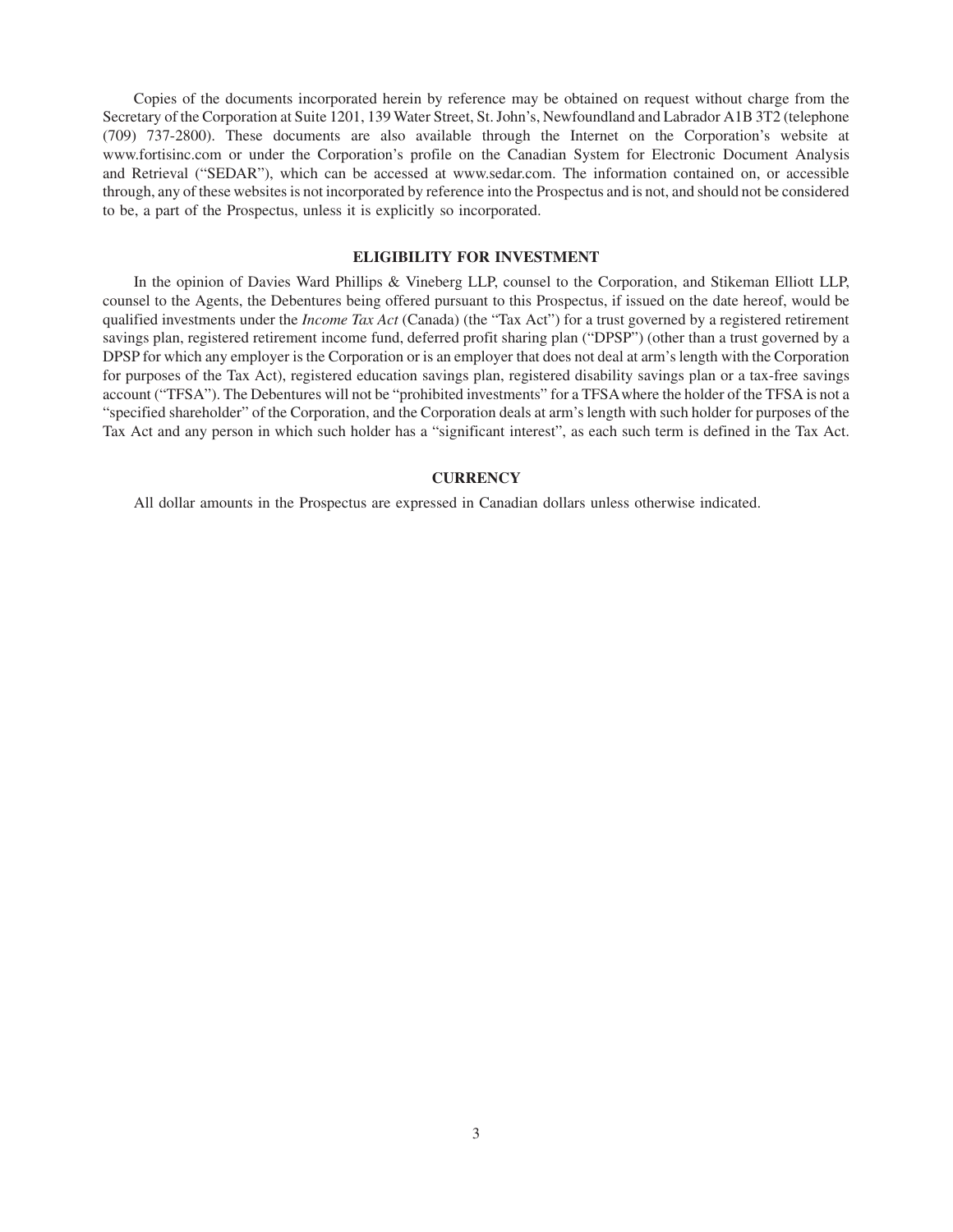#### **SUMMARY**

*The following information is a summary only and is to be read in conjunction with, and is qualified in its entirety by, the more detailed information appearing elsewhere in the Prospectus and in the documents incorporated by reference herein. Unless otherwise noted or the context otherwise indicates, "Corporation" refers to Fortis Inc. All capitalized terms used but not defined in this Summary are defined under the heading "Details of the Offering — Definitions".*

| <b>The Offering</b>   |                                                                                                                                                                                                                                                                                                                                                                                                                                                                                                                                                                                                                                                                                                                                                                                       |  |  |
|-----------------------|---------------------------------------------------------------------------------------------------------------------------------------------------------------------------------------------------------------------------------------------------------------------------------------------------------------------------------------------------------------------------------------------------------------------------------------------------------------------------------------------------------------------------------------------------------------------------------------------------------------------------------------------------------------------------------------------------------------------------------------------------------------------------------------|--|--|
| Offering:             | \$200,000,000 principal amount of 6.51% senior unsecured debentures (the<br>"Debentures").                                                                                                                                                                                                                                                                                                                                                                                                                                                                                                                                                                                                                                                                                            |  |  |
| Interest:             | 6.51% per annum from the date of issue, accrued daily and calculated and<br>payable in equal instalments semi-annually in arrears on January 4 and<br>July 4 of each year, commencing January 4, 2010. The initial interest<br>payment, payable on January 4, 2010, will be \$32.91 per \$1,000 principal<br>amount of Debentures. See "Details of the Offering - Interest Rate and<br>Maturity".                                                                                                                                                                                                                                                                                                                                                                                     |  |  |
| <b>Maturity Date:</b> | July 4, 2039.                                                                                                                                                                                                                                                                                                                                                                                                                                                                                                                                                                                                                                                                                                                                                                         |  |  |
| <b>Redemption:</b>    | The Corporation may, at its option, in whole at any time or in part from time<br>to time before maturity, on not less than 30 days' and not more than 60 days'<br>prior notice, redeem the Debentures at a price equal to the greater of the<br>principal amount of the Debentures to be redeemed and the Canada Yield<br>Price (as defined below) of the principal amount thereof to be redeemed,<br>together, in each case, with accrued but unpaid interest to but excluding the<br>date fixed for redemption. See "Details of the Offering — Redemption".                                                                                                                                                                                                                         |  |  |
|                       | "Canada Yield Price" means the price, in respect of the principal amount of<br>the Debentures to be redeemed, calculated as of the business day<br>immediately prior to the business day on which the Corporation gives notice<br>of a redemption of Debentures, equal to the net present value of all scheduled<br>payments of interest and principal on the Debentures from the date of<br>redemption to the date of maturity, using as a discount rate the sum of the<br>Canada Yield (as defined below) on such business day plus 0.65%.                                                                                                                                                                                                                                          |  |  |
|                       | "Canada Yield" means, on any date, the yield to maturity on such date as<br>determined by the arithmetic average (rounded to three decimal places) of<br>the yields quoted at 10:00 a.m. (Toronto time) by two major Canadian<br>investment dealers selected by the Corporation in accordance with the<br>Indenture, assuming semi-annual compounding and calculated in<br>accordance with generally accepted financial practice, which a non-callable<br>Government of Canada bond would carry if issued in Canadian dollars in<br>Canada at 100% of its principal amount on such date with a term to maturity<br>approximately equal to the remaining term to maturity of the particular<br>series of debentures in respect of which the Canada Yield Price is being<br>determined. |  |  |
| <b>Ranking:</b>       | The Debentures will be direct, senior unsecured unsubordinated obligations<br>of Fortis and payment of the principal of and interest on and other amounts<br>owing in respect of the Debentures will rank pari passu with all other present<br>and future unsecured and unsubordinated senior Indebtedness of Fortis and<br>shall have priority over all present and future Subordinated Debt of Fortis.<br>The trust indenture pursuant to which the Debentures will be issued permits<br>the issuance from time to time of an unlimited aggregate principal amount of<br>debentures in one or more series. See "Details of the Offering — Ranking"<br>and "Details of the Offering — Trust Indenture".                                                                              |  |  |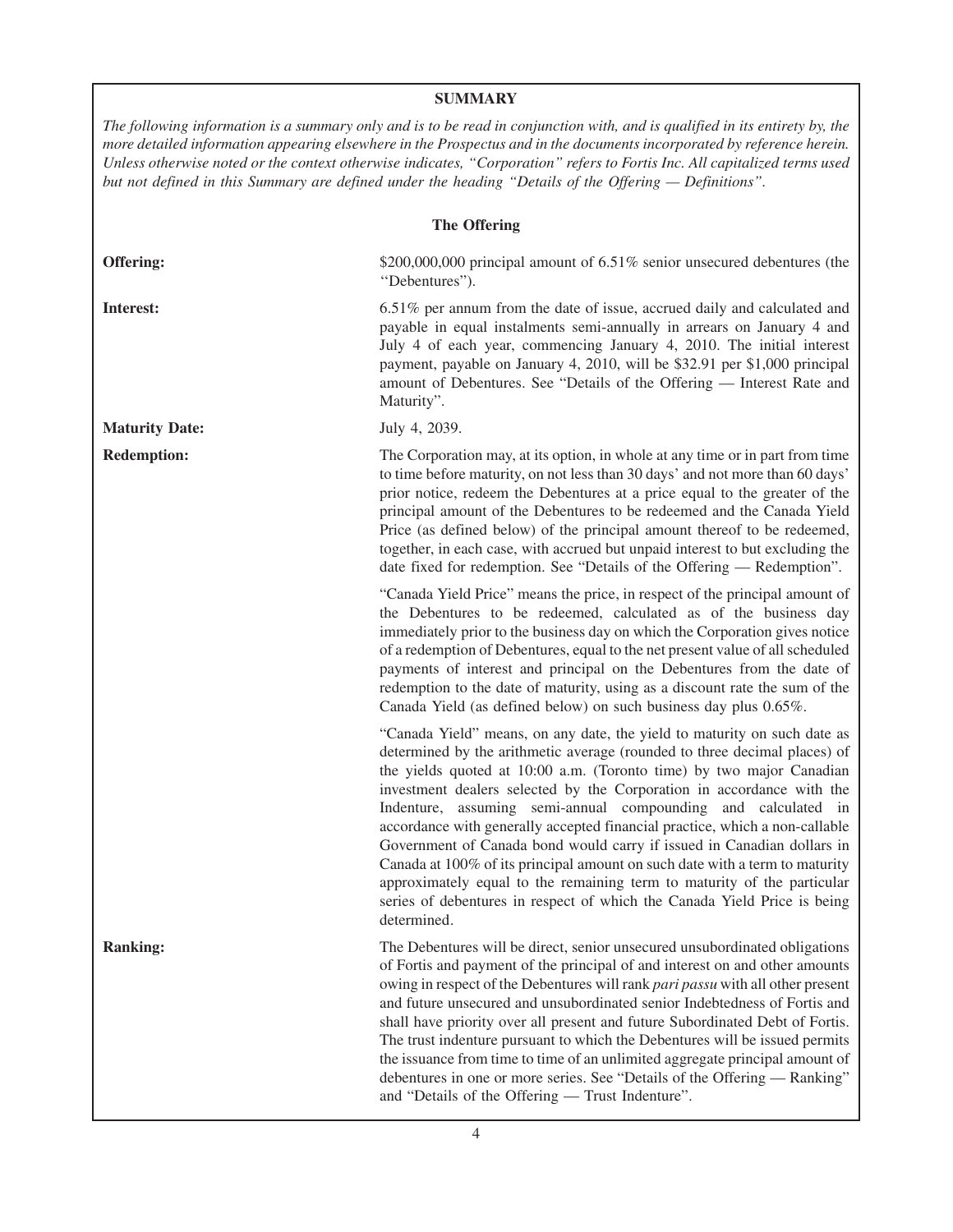| <b>Use of Proceeds:</b>                                   | If the full aggregate amount of the Debentures being offered hereby are sold,<br>the estimated net proceeds of the Offering to Fortis will be<br>\$198,293,000 (determined after deducting the agents' fee and estimated<br>expenses of the Offering payable by Fortis). The net proceeds of the Offering<br>will be used to repay in full the outstanding indebtedness of approximately<br>\$110 million under the Corporation's \$600 million committed credit facility<br>and for general corporate purposes. Indebtedness under the Corporation's<br>credit facility was incurred for general corporate purposes and to fund equity<br>injections into the Corporation's utilities in support of their capital<br>expenditure programs. See "Use of Proceeds".                                                                                                                                                                                                                                                                                                                                                                                                                                       |
|-----------------------------------------------------------|----------------------------------------------------------------------------------------------------------------------------------------------------------------------------------------------------------------------------------------------------------------------------------------------------------------------------------------------------------------------------------------------------------------------------------------------------------------------------------------------------------------------------------------------------------------------------------------------------------------------------------------------------------------------------------------------------------------------------------------------------------------------------------------------------------------------------------------------------------------------------------------------------------------------------------------------------------------------------------------------------------------------------------------------------------------------------------------------------------------------------------------------------------------------------------------------------------|
| <b>Covenants:</b>                                         | The indenture governing the Debentures will contain certain covenants of<br>the Corporation, including, among other things: (i) that the Corporation shall<br>not, directly or indirectly, create, incur, assume or suffer to exist any Lien on<br>any property or asset now owned or later acquired other than permitted liens;<br>(ii) that the Corporation shall not, and shall take all necessary corporate<br>action to ensure that its Material Subsidiaries shall not, incur any Funded<br>Obligation if immediately thereafter the Corporation's Consolidated Funded<br>Obligations would be in excess of 75% of its Total Consolidated<br>Capitalization; and (iii) that the Corporation shall not declare or pay any<br>dividend (other than stock dividends or cumulative preferred dividends on<br>preferred shares not issued as stock dividends) or make any other<br>distribution on its shares or redeem any of its shares or prepay Subordinated<br>Debt if immediately thereafter the Corporation's Consolidated Funded<br>Obligations would be in excess of 75% of its Total Consolidated<br>Capitalization. See "Details of the Offering — Certain Covenants of the<br>Corporation". |
| <b>Ratings:</b>                                           | The Debentures have received provisional ratings of "BBB (high)" with a<br>stable trend by DBRS Limited and "A-" by Standard & Poor's Rating<br>Services, a division of The McGraw-Hill Companies (Canada) Corporation.<br>See "Ratings".                                                                                                                                                                                                                                                                                                                                                                                                                                                                                                                                                                                                                                                                                                                                                                                                                                                                                                                                                                |
| <b>Repurchase Upon Change of Control</b><br><b>Event:</b> | Upon a Change of Control Event, the Corporation will be required to offer to<br>repurchase from each holder of Debentures all or any portion of such<br>holder's Debentures. The offer must be made within five days of the<br>Change of Control Event and must specify a proposed repurchase date not<br>less than 30 days and not more than 60 days after the date of such offer. Any<br>repurchase of Debentures shall be at 100% of the principal amount of such<br>Debentures, together with interest on such Debentures accrued to the date of<br>repurchase. See "Details of the Offering - Repurchase of Debentures Upon<br>Change of Control Event".                                                                                                                                                                                                                                                                                                                                                                                                                                                                                                                                            |
| <b>Purchase for Cancellation:</b>                         | The Corporation shall have the right to purchase Debentures in the market,<br>by tender or private contract, from time to time. Any Debentures purchased<br>by the Corporation shall be cancelled and no Debenture shall be issued in<br>substitution therefore. See "Details of the Offering — Purchase of<br>Debentures for Cancellation".                                                                                                                                                                                                                                                                                                                                                                                                                                                                                                                                                                                                                                                                                                                                                                                                                                                             |
| Listing:                                                  | There is no market through which the Debentures may be sold and<br>purchasers may not be able to resell Debentures purchased under this<br>Prospectus. This may affect the pricing of the Debentures in the secondary<br>market, the transparency and availability of trading prices, the liquidity of<br>the Debentures and the extent of issuer regulation. See "Risk Factors".                                                                                                                                                                                                                                                                                                                                                                                                                                                                                                                                                                                                                                                                                                                                                                                                                        |
| <b>Earnings Coverage:</b>                                 | Earnings coverage information is provided in this Prospectus under the<br>heading "Earnings Coverage Ratio".                                                                                                                                                                                                                                                                                                                                                                                                                                                                                                                                                                                                                                                                                                                                                                                                                                                                                                                                                                                                                                                                                             |
| <b>Risk Factors:</b>                                      | An investment in Debentures involves certain risks. See "Risk Factors".                                                                                                                                                                                                                                                                                                                                                                                                                                                                                                                                                                                                                                                                                                                                                                                                                                                                                                                                                                                                                                                                                                                                  |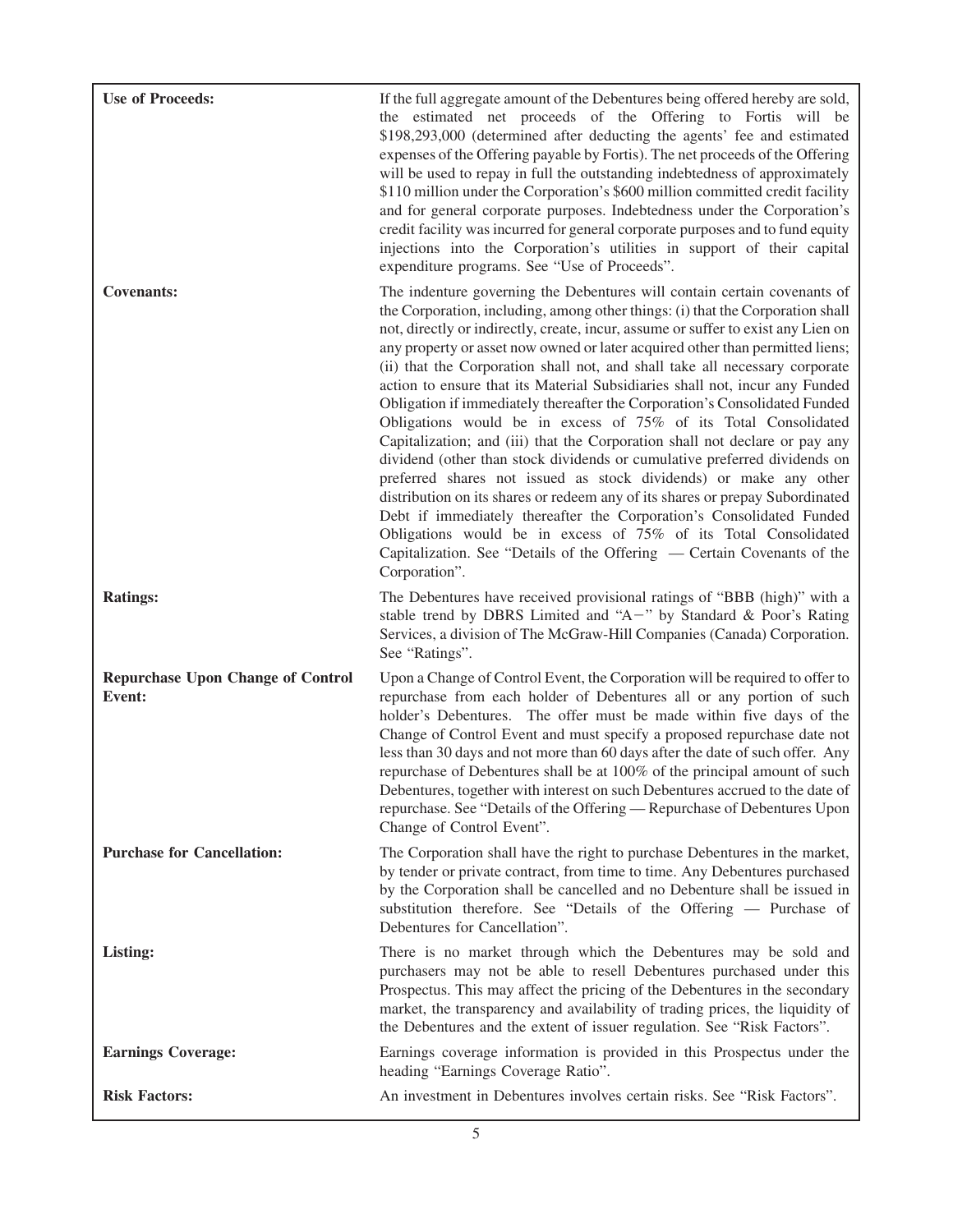#### **FORTIS**

Fortis Inc. ("Fortis" or the "Corporation") was incorporated as 81800 Canada Ltd. under the *Canada Business Corporations Act* on June 28, 1977. The Corporation was continued under the *Corporations Act* (Newfoundland) on August 28, 1987 and on October 13, 1987 the Corporation amended its articles to change its name to "Fortis Inc." The address of the head office and principal place of business of the Corporation is The Fortis Building, Suite 1201, 139 Water Street, St. John's, Newfoundland and Labrador A1B 3T2.

Fortis is the largest investor-owned distribution utility in Canada. As at March 31, 2009, the Corporation had total assets approaching \$12 billion and annual revenues for 2008 totalling \$3.9 billion, the Corporation serves more than 2,000,000 gas and electricity customers. Its regulated holdings include electric distribution utilities in five Canadian provinces and three Caribbean countries and a natural gas distribution utility in British Columbia. Regulated utility assets comprise approximately 92% of the Corporation's total assets, with the balance comprised of non-regulated generation assets and commercial real estate and hotels. Fortis is the direct owner of all of the common shares of Terasen Inc. ("Terasen"), a company that, through its subsidiaries, is the principal distributor of natural gas in British Columbia. Fortis is the indirect owner of all of the common shares of FortisAlberta Inc. ("FortisAlberta"), a regulated electric utility that distributes electricity generated by other market participants in Alberta, and FortisBC Inc. ("FortisBC"), a regulated electric utility that generates, transmits and distributes electricity in British Columbia. Fortis also holds all of the common shares of Newfoundland Power Inc. ("Newfoundland Power") and, through its non-regulated wholly owned subsidiary Fortis Properties Corporation ("Fortis Properties"), holds all of the common shares of Maritime Electric Company, Limited ("Maritime Electric"), which are the principal distributors of electricity in Newfoundland and Prince Edward Island, respectively. As well, through its wholly owned subsidiary FortisOntario Inc. ("FortisOntario") and its subsidiaries, Canadian Niagara Power Inc. ("CNPI") and Cornwall Street Railway, Light and Power Company, Limited, Fortis provides an integrated electric utility service to customers primarily in Fort Erie, Cornwall, Gananoque and Port Colborne in Ontario.

The Corporation's regulated electric utility assets in the Caribbean consist of its ownership, through wholly owned subsidiaries, of an approximate 70% controlling interest in Belize Electricity Limited ("Belize Electricity"), the principal distributor of electricity in Belize, Central America, and an approximate 57% controlling interest in Caribbean Utilities Company, Ltd. ("Caribbean Utilities"), the sole provider of electricity on Grand Cayman, Cayman Islands. Fortis also owns, through a wholly owned subsidiary, P.P.C. Limited and Atlantic Equipment & Power (Turks and Caicos) Ltd. (together, "Fortis Turks and Caicos"), the principal distributor of electricity on the Turks and Caicos Islands.

The Corporation's non-regulated electricity generation operations consist of its 100% interest in each of Belize Electric Company Limited ("BECOL"), FortisOntario and non-regulated generation assets owned either directly or indirectly by FortisBC, Fortis Properties and Fortis.

BECOL owns and operates the 25-megawatt ("MW") Mollejon and 7-MW Chalillo hydroelectric generating facilities, both of which are located on the Macal River in Belize. Construction of the U.S.\$53 million 19-MW Vaca hydroelectric generating facility, also located on the Macal River, commenced in May 2007 and the facility is expected to come into service at the beginning of 2010. FortisOntario includes the operation of a 5-MW gas-fired cogeneration plant in Cornwall. The non-regulated electricity generation operations of FortisBC consist of the 16-MW run-of-river Walden hydroelectric power plant near Lillooet, British Columbia.

Through FortisUS Energy Corporation ("FortisUS Energy"), an indirect wholly owned subsidiary of Fortis, the Corporation owns and operates four hydroelectric generating stations in upper New York State with a total combined capacity of approximately 23 MW. The operations of FortisUS Energy are managed by Fortis Properties.

Fortis Properties is also the direct owner of a 51% interest in the Exploits River Hydro Partnership (the "Exploits Partnership"). The Exploits Partnership was established with AbitibiBowater Inc., formerly Abitibi-Consolidated Company of Canada ("Abitibi"), which holds the remaining 49% interest. The Exploits Partnership was established to develop additional capacity at Abitibi's hydroelectric generating plant at Grand Falls-Windsor and redevelop Abitibi's hydroelectric generating plant at Bishop's Falls, both in central Newfoundland. See "Non-Regulated — Fortis Generation — Central Newfoundland".

Fortis Properties also owns six small hydroelectric generating stations in eastern Ontario with a combined capacity of 8 MW.

Through Fortis Properties, the Corporation owns 21 hotels in eight Canadian provinces and commercial real estate primarily in Atlantic Canada.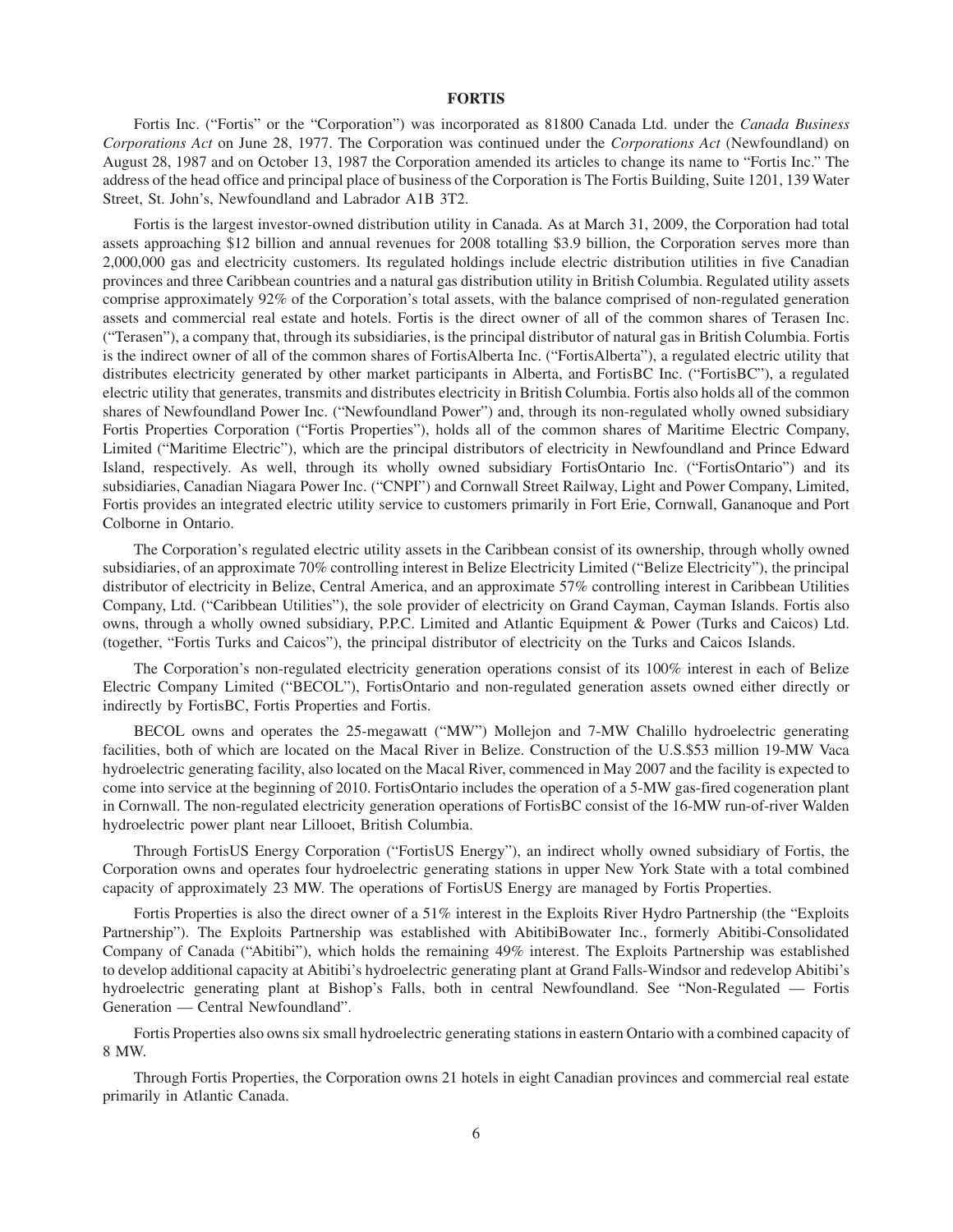#### **Regulated Gas Utilities — Canadian**

#### *Terasen*

The natural gas distribution business of Terasen is one of the largest in Canada. With approximately 934,000 customers, Terasen's subsidiaries provide service to over 96% of gas users in British Columbia. Terasen Gas Inc. ("TGI") is the largest of these subsidiaries, serving approximately 835,500 customers in a service area extending from Vancouver to the Fraser Valley and the interior of British Columbia. Terasen Gas (Vancouver Island) Inc. ("TGVI") owns and operates the natural gas transmission pipeline from the Greater Vancouver area across the Georgia Strait to Vancouver Island and the distribution system on Vancouver Island and along the Sunshine Coast, serving approximately 96,000 customers. In addition to providing transmission and distribution services to customers, TGI and TGVI also obtain natural gas supplies on behalf of most residential and commercial customers. Gas supplies are sourced primarily from northeastern British Columbia and Alberta. Terasen Gas (Whistler) Inc. owns and operates the newly-converted natural gas distribution system in Whistler, British Columbia, providing service to approximately 2,500 residential and commercial customers. The natural gas pipeline from Squamish to Whistler was completed during the spring of 2009 with the conversion of customer appliances expected to be completed in the late summer of 2009. The Terasen companies own and operate more than 46,000 kilometres of natural gas distribution and transmission pipelines and, as of March 31, 2009, had met a peak day demand of 1,234 terajoules for 2009.

#### **Regulated Electric Utilities — Canadian**

#### *FortisAlberta*

FortisAlberta distributes electricity to approximately 463,000 customers in Alberta using approximately 108,400 kilometres of distribution lines and, as of March 31, 2009, had met a peak demand of 3,117 MW for 2009. FortisAlberta's business is the ownership and operation of regulated electricity distribution facilities that distribute electricity generated by other market participants from high-voltage transmission substations to end-use customers in central and southern Alberta. FortisAlberta is not involved in the generation, transmission or direct sale of electricity.

#### *FortisBC*

FortisBC is an integrated, regulated electric utility that owns a network of generation, transmission and distribution assets located in the southern interior of British Columbia. FortisBC serves a diverse mix of approximately 158,000 customers, with residential customers representing the largest customer segment, and, as of March 31, 2009, had met a peak demand of 714 MW for 2009. FortisBC owns four regulated hydroelectric generating plants with an aggregate capacity of 223 MW that provide approximately 45% of FortisBC's energy and 30% of its capacity needs. FortisBC's remaining electricity supply is acquired through long-term power purchase contracts and short-term market purchases. FortisBC's business also includes operating, maintenance and management services relating to the 450-MW Waneta hydroelectric generation facility owned by Teck Cominco Metals Ltd., the 269-MW Brilliant Hydroelectric Plant and the 185-MWArrow Lakes Hydroelectric Plant, each owned by Columbia Power Corporation and Columbia Basin Trust, and the distribution system owned by the City of Kelowna.

#### *Newfoundland Power*

Newfoundland Power is an electric utility that operates an integrated generation, transmission and distribution system throughout the island portion of the Province of Newfoundland and Labrador. Newfoundland Power serves approximately 237,000 customers, or approximately 85% of electricity consumers in the Province, and, as of March 31, 2009, had met a peak demand of 1,219 MW for 2009. Approximately 92% of the electricity that Newfoundland Power sells to its customers is purchased from Newfoundland and Labrador Hydro Corporation ("Newfoundland Hydro"). Currently, Newfoundland Power has an installed generating capacity of 140 MW, of which 97 MW is hydroelectric generation.

#### *Maritime Electric*

Maritime Electric is an electric utility that operates an integrated generation, transmission and distribution system on Prince Edward Island. Maritime Electric directly supplies approximately 73,000 customers, or approximately 90% of electricity consumers on the Island, and, as of March 31, 2009, had met a peak demand of 211 MW for 2009. Maritime Electric purchases most of the energy it distributes to its customers from New Brunswick Power Corporation and maintains on-Island generating facilities with an aggregate capacity of 150 MW.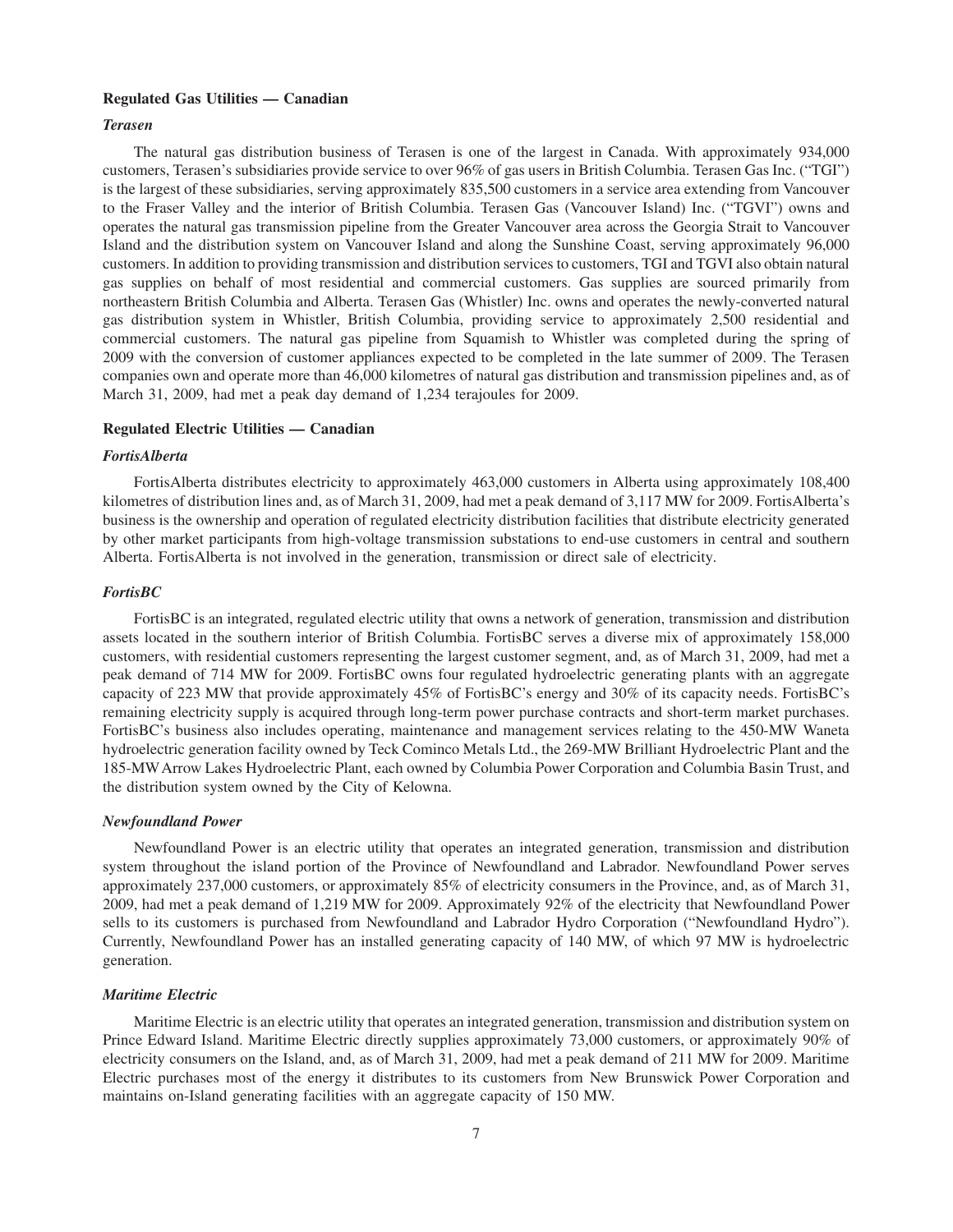#### *FortisOntario*

FortisOntario's distribution operations serve approximately 52,000 customers in the Fort Erie, Cornwall, Gananoque and Port Colborne areas of Ontario and, as of March 31, 2009, had met a combined peak demand of 222 MW for 2009. Through CNPI, FortisOntario owns international transmission facilities at Fort Erie and owns a 10% interest in each of Westario Power Inc., Rideau St. Lawrence Holdings Inc. and Grimsby Power Incorporated, three regional electric distribution companies that, together, serve more than 37,000 customers.

#### **Regulated Electric Utilities — Caribbean**

#### *Belize Electricity*

Fortis holds an indirect approximate 70% controlling ownership interest in Belize Electricity, the principal distributor of electricity in Belize, Central America. Belize Electricity directly supplies approximately 74,000 customers in Belize and, as of March 31, 2009, had met a peak demand of 69 MW for 2009.

#### *Caribbean Utilities*

Fortis holds an indirect approximate 57% controlling ownership interest in Caribbean Utilities. Caribbean Utilities has the exclusive right to distribute and transmit electricity on the island of Grand Cayman, Cayman Islands, pursuant to a 20-year licence entered into on April 3, 2008. Caribbean Utilities also entered into a non-exclusive 21.5-year power generation licence with the Government of the Cayman Islands on April 3, 2008.

Caribbean Utilities currently serves approximately 25,000 customers, has approximately 137 MW of installed generating capacity and, as of March 31, 2009, had met a peak demand of 85 MW for 2009. The Class A Ordinary Shares of Caribbean Utilities are listed for trading on the Toronto Stock Exchange ("TSX") under the symbol CUP.U.

#### *Fortis Turks and Caicos*

Fortis Turks and Caicos serves approximately 9,500 customers, or approximately 85% of electricity consumers, on the Turks and Caicos Islands. Fortis Turks and Caicos is the principal distributor of electricity on Turks and Caicos pursuant to two 50-year licences that expire in 2036 and 2037, respectively. Fortis Turks and Caicos has an installed generating capacity of approximately 51 MW and, as of March 31, 2009, had met a peak demand of 26 MW for 2009.

#### **Non-Regulated — Fortis Generation**

#### *Belize*

Generation operations in Belize are conducted through BECOL under a franchise agreement with the Government of Belize. BECOL owns and operates the 25-MW Mollejon hydroelectric generating facility and the 7-MW Chalillo hydroelectric generating facility. Both facilities are located on the Macal River in Belize. These generating plants have the capacity of delivering average annual energy production of approximately 160 gigawatt hours ("GWh"). BECOL sells its entire output to Belize Electricity under a 50-year power purchase agreement expiring in 2055. In May 2007, BECOL began construction on the U.S.\$53 million 19-MW hydroelectric generating facility at Vaca on the Macal River in Belize. The facility is expected to come into service at the beginning of 2010.

The Minister of Public Utilities of Belize has issued a statutory instrument purporting to declare providers of electricity generation and water services, including BECOL, as public utility providers within the meaning of the Public Utilities Commission Act as of May 1, 2009. Fortis is currently assessing the statutory instrument and its impact on previously negotiated and Belize Public Utility Commission-approved power purchase agreements.

#### *Ontario*

Non-regulated generation operations in Ontario are conducted through FortisOntario and Fortis Properties and include the operation of a 5-MW gas-fired cogeneration plant in Cornwall and six small hydroelectric generating stations with a combined capacity of approximately 8 MW.

#### *Central Newfoundland*

Non-regulated generation operations in central Newfoundland are conducted through the Corporation's indirect 51% interest in the Exploits Partnership. These operations generate approximately 610 GWh annually, of which 470 GWh was utilized by Abitibi, while the remainder is sold to Newfoundland Hydro under a 30-year take-or-pay power purchase agreement expiring in 2033, which is exempt from regulation.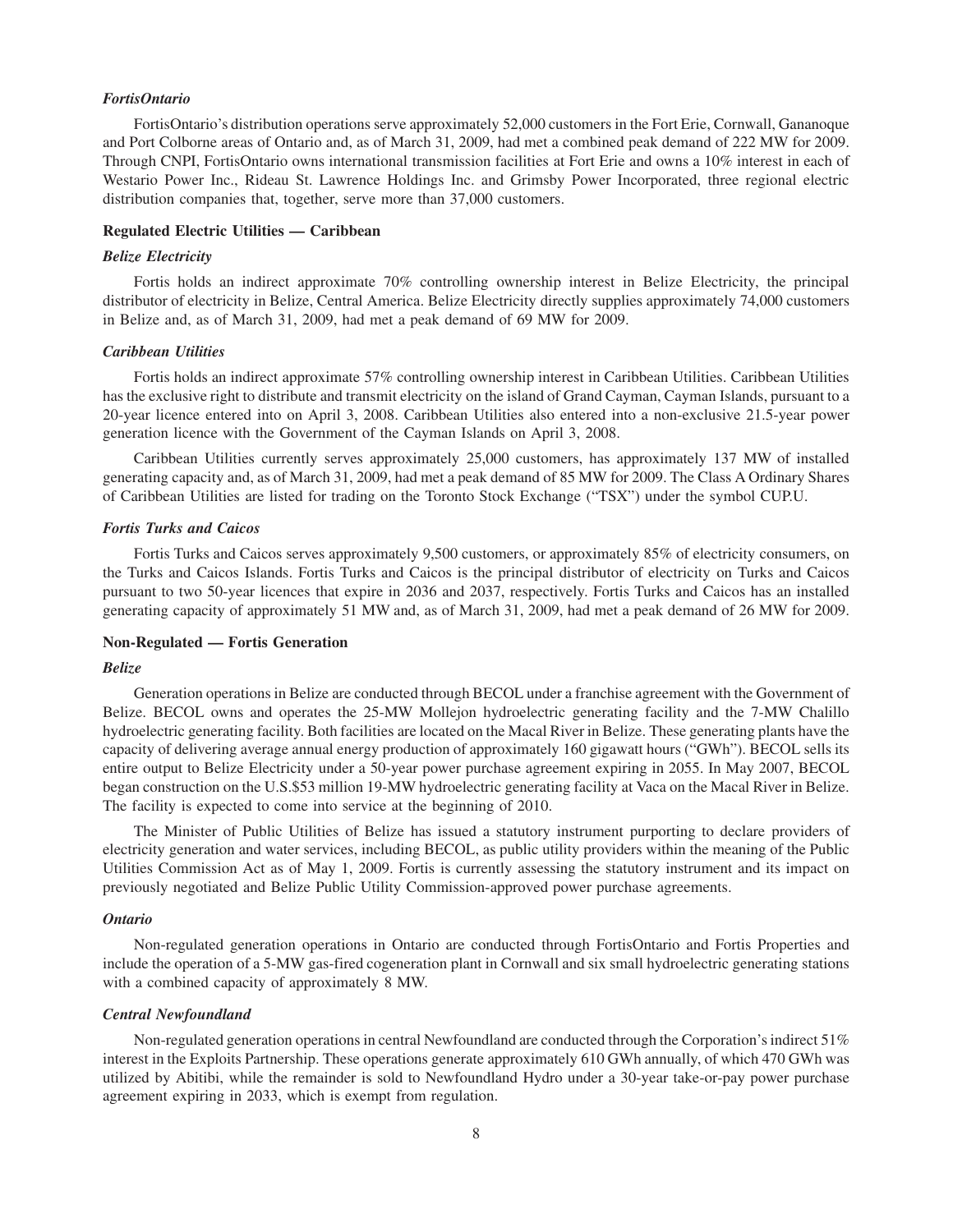On December 16, 2008, the Government of Newfoundland and Labrador passed legislation expropriating most of the assets of Abitibi located in Newfoundland and Labrador. As a result, effective the first quarter of 2009, the financial results of the Exploits Partnership are being accounted for in the financial statements of Fortis using the equity method of accounting. Discussions are ongoing with various parties with respect to matters relating to the expropriation.

#### *British Columbia*

Non-regulated generation operations in British Columbia are conducted through FortisBC and consist of the 16-MW run-of-river Walden hydroelectric power plant near Lillooet. This plant sells its entire output to British Columbia Hydro & Power Authority under a power purchase agreement expiring in 2013.

#### *Upper New York State*

Non-regulated generation operations in upper New York State are conducted through FortisUS Energy and include the operations of four hydroelectric generating stations with a combined generating capacity of approximately 23 MW operating under licences from the United States Federal Energy Regulatory Commission. Since January 1, 2007, all four plants have been selling energy at current market rates.

#### **Non-Regulated — Fortis Properties**

In addition to its non-regulated generation operations, Fortis Properties owns and operates 21 hotels in eight Canadian provinces, including a hotel located in Ontario which was acquired in April 2009, with a total of more than 4,000 rooms and approximately 2.8 million square feet of commercial real estate primarily in Atlantic Canada.

#### **CAPITAL RESOURCES**

The Corporation's principal businesses of regulated gas and electric distribution require ongoing access to capital markets to allow them to fund maintenance and expansion of infrastructure and repay maturing debt. To meet short-term capital requirements, the Corporation and its larger regulated utility subsidiaries have secured multi-year committed credit facilities. As at March 31, 2009, the Corporation and its subsidiaries had consolidated authorized lines of credit of \$2.2 billion, of which \$1.6 billion was available to be drawn.

The Corporation and its subsidiaries will require new capital for the repayment of at least a portion of its maturing debt. As at March 31, 2009, long-term debt maturities over the next five years are expected to average approximately \$170 million annually.

#### **RECENT DEVELOPMENTS**

#### **Financings**

On June 2, 2009, FortisBC completed a \$105 million public offering of 6.10% senior unsecured medium term note debentures due 2039 under its shelf prospectus. On May 29, 2009, Caribbean Utilities completed the first tranche of a US\$40 million private placement of 7.5% senior unsecured notes due 2024 for gross proceeds of US\$30 million. On May 25, 2009, Newfoundland Power completed a \$65 million private placement of 6.606% first mortgage sinking fund bonds due 2039. The net proceeds from these financings are being used by these Fortis subsidiaries principally to repay a portion of their respective existing indebtedness.

#### **FortisOntario**

On April 30, 2009, a power-for-water exchange agreement between FortisOntario and Ontario Power Generation Inc., known as the Niagara Exchange Agreement, expired in accordance with its terms. The Niagara Exchange Agreement provided FortisOntario with a 75 MW water-right entitlement.

On June 23, 2009, FortisOntario entered into an agreement to acquire 100% of the shares of Great Lakes Power Distribution Inc. ("GLPD") from Brookfield Renewable Power Inc. for an estimated aggregate cash purchase price of \$68 million, subject to adjustment. The transaction is subject to Ontario Energy Board and *Competition Act* (Canada) approval. GLPD is a distribution utility with a service area of approximately 14,200 square kilometres extending 225 kilometres north and 93 kilometres east of Sault Ste. Marie, Ontario. GLPD's distribution system serves approximately 12,000 customers and has a peak load of approximately 40 MW.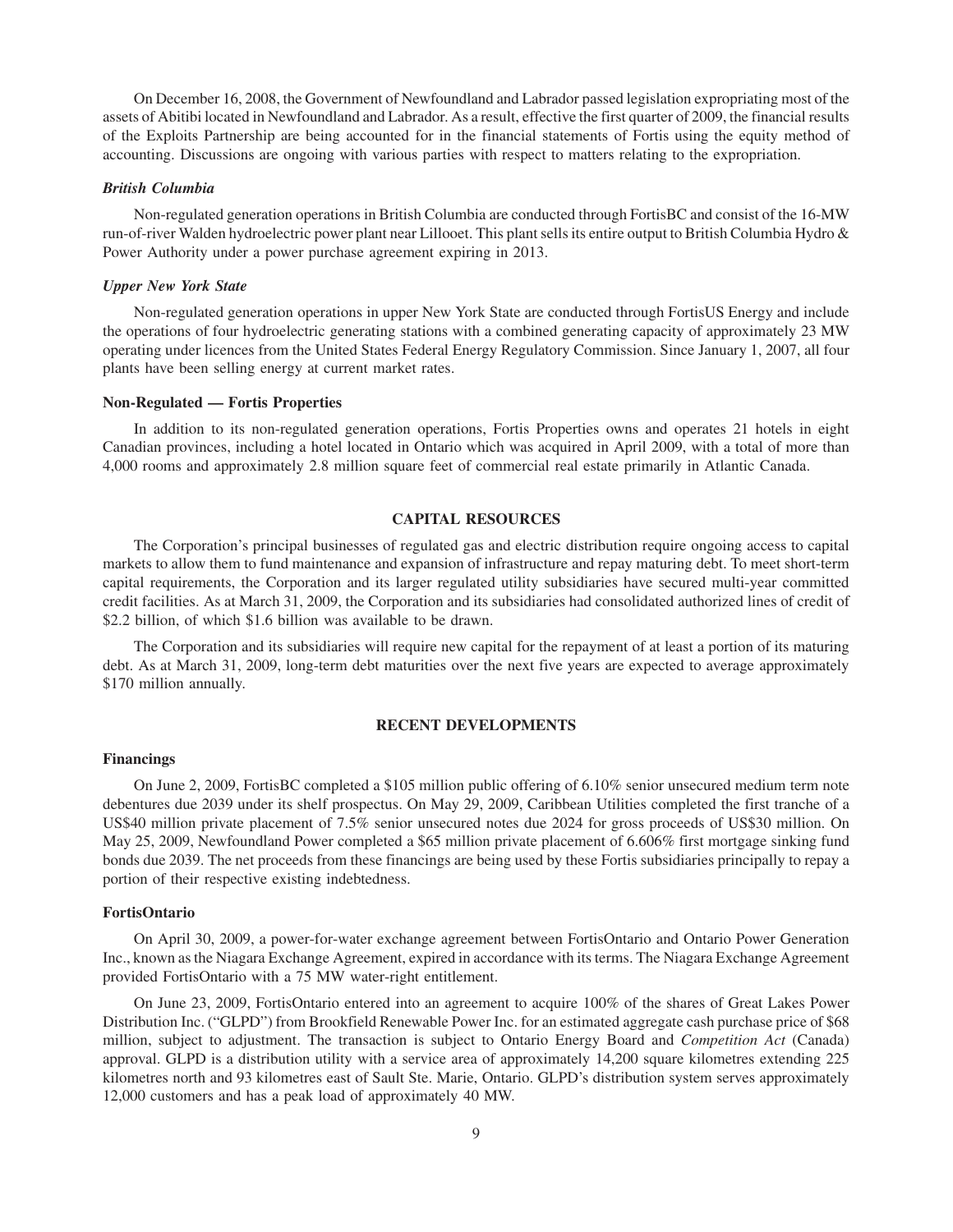#### **CAPITALIZATION**

The following table sets out the consolidated capitalization of the Corporation as at March 31, 2009 and after giving effect to the Offering. The financial information set out below should be read in conjunction with the Corporation's annual audited consolidated financial statements and unaudited interim consolidated financial statements and the notes thereto incorporated by reference into the Prospectus.

|                      | Outstanding at<br>March 31.<br>2009 | Pro forma<br>Outstanding at<br>March 31.<br><b>2009</b><br>(unaudited)<br>(in millions of dollars) |  |
|----------------------|-------------------------------------|----------------------------------------------------------------------------------------------------|--|
|                      | (unaudited)                         |                                                                                                    |  |
|                      | 5.453                               | $5,316^{(1)(3)}$                                                                                   |  |
|                      | $\left( \right)$                    | 198                                                                                                |  |
|                      | 320                                 | 320                                                                                                |  |
| Shareholders' equity |                                     |                                                                                                    |  |
|                      | 2.462                               | $2,473^{(1)}$                                                                                      |  |
|                      | 347                                 | 347                                                                                                |  |
|                      | 9                                   | 9                                                                                                  |  |
|                      | 6                                   | 6                                                                                                  |  |
|                      | (43)                                | (43)                                                                                               |  |
|                      | 682                                 | 682                                                                                                |  |
|                      | 9,236                               | 9,308                                                                                              |  |

(1) After giving effect to the Offering and the change in the common share capital and long-term debt from April 1, 2009 to June 25, 2009. See "Changes in Share and Loan Capital Structure".

(2) These preference shares are classified as long-term liabilities in the financial statements of Fortis.

(3) Securities offered hereby are net of after-tax agency fees and Offering expenses.

#### **SHARE CAPITAL OF FORTIS**

The authorized share capital of the Corporation consists of an unlimited number of common shares ("Common Shares"), an unlimited number of First Preference Shares issuable in series and an unlimited number of Second Preference Shares issuable in series, in each case without nominal or par value. As at June 25, 2009, 170,310,963 Common Shares, 5,000,000 First Preference Shares, Series C, 7,993,500 First Preference Shares, Series E, 5,000,000 First Preference Shares, Series F and 9,200,000 First Preference Shares, Series G were issued and outstanding. The Corporation's Common Shares, First Preference Shares, Series C, First Preference Shares, Series E, First Preference Shares, Series F and First Preference Shares, Series G are listed on the TSX under the symbols "FTS", "FTS.PR.C", "FTS.PR.E", "FTS.PR.F" and "FTS.PR.G", respectively.

#### **CHANGES IN SHARE AND LOAN CAPITAL STRUCTURE**

During the period from April 1, 2009 up to and including June 25, 2009, Fortis issued an aggregate of 552,309 Common Shares pursuant to the Corporation's Consumer Share Purchase Plan, Dividend Reinvestment Plan, Employee Share Purchase Plan and upon the exercise of options granted pursuant to the Executive and 2002 Stock Option Plans, for aggregate consideration of approximately \$11.2 million.

During the period from April 1, 2009 up to and including June 25, 2009, the Corporation's consolidated long-term debt and capital lease obligations (including the current portion) increased by approximately \$61 million.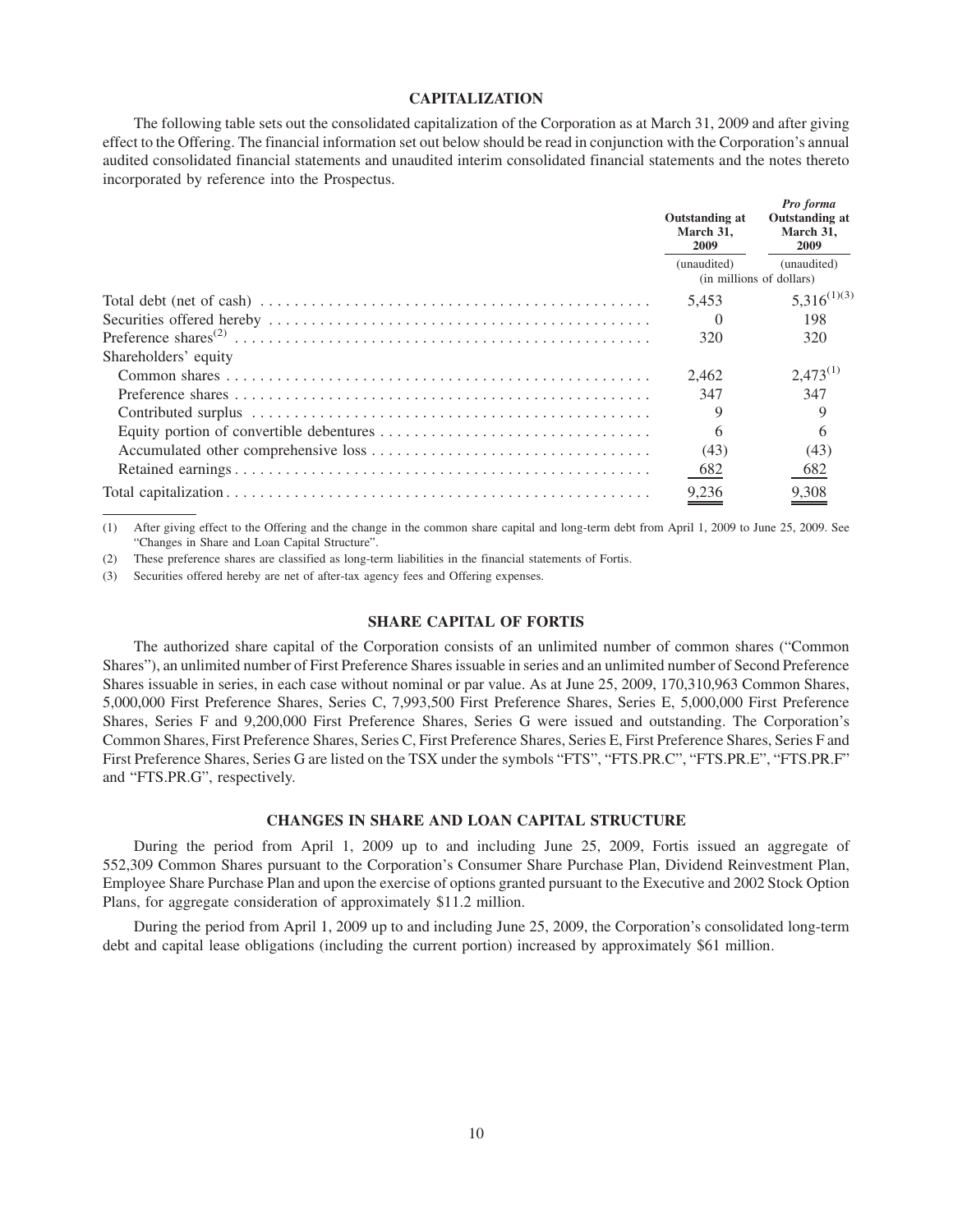#### **TRADING PRICES AND VOLUMES**

The following tables set forth, for the periods indicated, the reported high and low daily trading prices and the aggregate volume of trading of the Corporation's Common Shares, First Preference Shares, Series C, First Preference Shares, Series E, First Preference Shares, Series F and First Preference Shares, Series G on the TSX.

|                                                                                          | <b>Trading of</b><br><b>Common Shares</b><br><b>TSX</b> |       |               | <b>Trading of First</b><br>Preference Shares, Series C<br><b>TSX</b> |         |               |
|------------------------------------------------------------------------------------------|---------------------------------------------------------|-------|---------------|----------------------------------------------------------------------|---------|---------------|
|                                                                                          |                                                         |       |               |                                                                      |         |               |
|                                                                                          | High                                                    | Low   | <b>Volume</b> | High                                                                 | Low     | <b>Volume</b> |
|                                                                                          | (5)                                                     | (S)   | (# )          | $($ \$                                                               | $($ \$) | (# )          |
| 2008                                                                                     |                                                         |       |               |                                                                      |         |               |
|                                                                                          | 28.02                                                   | 27.05 | 7,651,899     | 26.64                                                                | 25.76   | 44,426        |
|                                                                                          | 27.65                                                   | 24.11 | 10,918,974    | 26.25                                                                | 25.80   | 25,580        |
|                                                                                          | 27.15                                                   | 24.51 | 8,347,786     | 26.24                                                                | 25.50   | 91,043        |
|                                                                                          | 26.23                                                   | 23.50 | 8,047,826     | 26.20                                                                | 25.26   | 19,704        |
|                                                                                          | 26.75                                                   | 20.70 | 19,490,343    | 26.25                                                                | 20.44   | 54,921        |
| November                                                                                 | 28.00                                                   | 24.51 | 13,933,581    | 25.50                                                                | 23.56   | 124,621       |
| $December \dots \dots \dots \dots \dots \dots \dots \dots \dots \dots \dots \dots \dots$ | 27.46                                                   | 23.15 | 13,159,441    | 25.95                                                                | 24.55   | 98,670        |
| 2009                                                                                     |                                                         |       |               |                                                                      |         |               |
|                                                                                          | 25.06                                                   | 22.89 | 7,809,701     | 26.65                                                                | 25.16   | 97,287        |
|                                                                                          | 24.60                                                   | 22.33 | 14, 130, 845  | 26.55                                                                | 25.15   | 50,592        |
|                                                                                          | 24.24                                                   | 21.52 | 14,643,369    | 25.99                                                                | 24.50   | 81,017        |
|                                                                                          | 23.20                                                   | 21.55 | 11,180,355    | 26.65                                                                | 25.26   | 79,564        |
|                                                                                          | 24.31                                                   | 22.15 | 11,200,604    | 26.95                                                                | 25.52   | 38,926        |
|                                                                                          | 26.12                                                   | 23.67 | 9,366,211     | 27.49                                                                | 26.36   | 40,889        |

|                                                                                          | <b>Trading of First</b><br>Preference Shares, Series E<br><b>TSX</b> |         |               | <b>Trading of First</b><br>Preference Shares, Series F<br><b>TSX</b> |         |               |
|------------------------------------------------------------------------------------------|----------------------------------------------------------------------|---------|---------------|----------------------------------------------------------------------|---------|---------------|
|                                                                                          |                                                                      |         |               |                                                                      |         |               |
|                                                                                          | High                                                                 | Low     | <b>Volume</b> | High                                                                 | Low     | <b>Volume</b> |
|                                                                                          | $($ \$                                                               | $($ \$) | (# )          | $(\$)$                                                               | $($ \$) | (# )          |
| 2008                                                                                     |                                                                      |         |               |                                                                      |         |               |
|                                                                                          | 26.70                                                                | 24.80   | 52,730        | 21.87                                                                | 19.00   | 166,441       |
|                                                                                          | 26.50                                                                | 24.50   | 31,794        | 20.00                                                                | 18.00   | 159,824       |
|                                                                                          | 26.49                                                                | 24.55   | 39.848        | 20.35                                                                | 19.75   | 100,320       |
|                                                                                          | 26.39                                                                | 24.85   | 89,850        | 20.50                                                                | 18.50   | 113,705       |
|                                                                                          | 24.50                                                                | 23.00   | 44,208        | 18.99                                                                | 16.57   | 224,945       |
| November                                                                                 | 24.99                                                                | 22.50   | 28,650        | 19.78                                                                | 16.00   | 100,535       |
| $December \dots \dots \dots \dots \dots \dots \dots \dots \dots \dots \dots \dots \dots$ | 25.99                                                                | 21.00   | 108,907       | 17.85                                                                | 15.50   | 241,520       |
| 2009                                                                                     |                                                                      |         |               |                                                                      |         |               |
|                                                                                          | 27.99                                                                | 24.25   | 161,245       | 19.84                                                                | 17.00   | 126,556       |
|                                                                                          | 25.30                                                                | 25.00   | 60,300        | 20.54                                                                | 18.26   | 91,487        |
|                                                                                          | 25.00                                                                | 24.80   | 64,032        | 20.40                                                                | 18.80   | 65,467        |
|                                                                                          | 25.25                                                                | 24.90   | 135,449       | 20.03                                                                | 19.01   | 65,507        |
|                                                                                          | 25.45                                                                | 24.90   | 92,569        | 20.89                                                                | 19.05   | 99,625        |
|                                                                                          | 26.48                                                                | 25.50   | 32,377        | 20.50                                                                | 19.50   | 73,682        |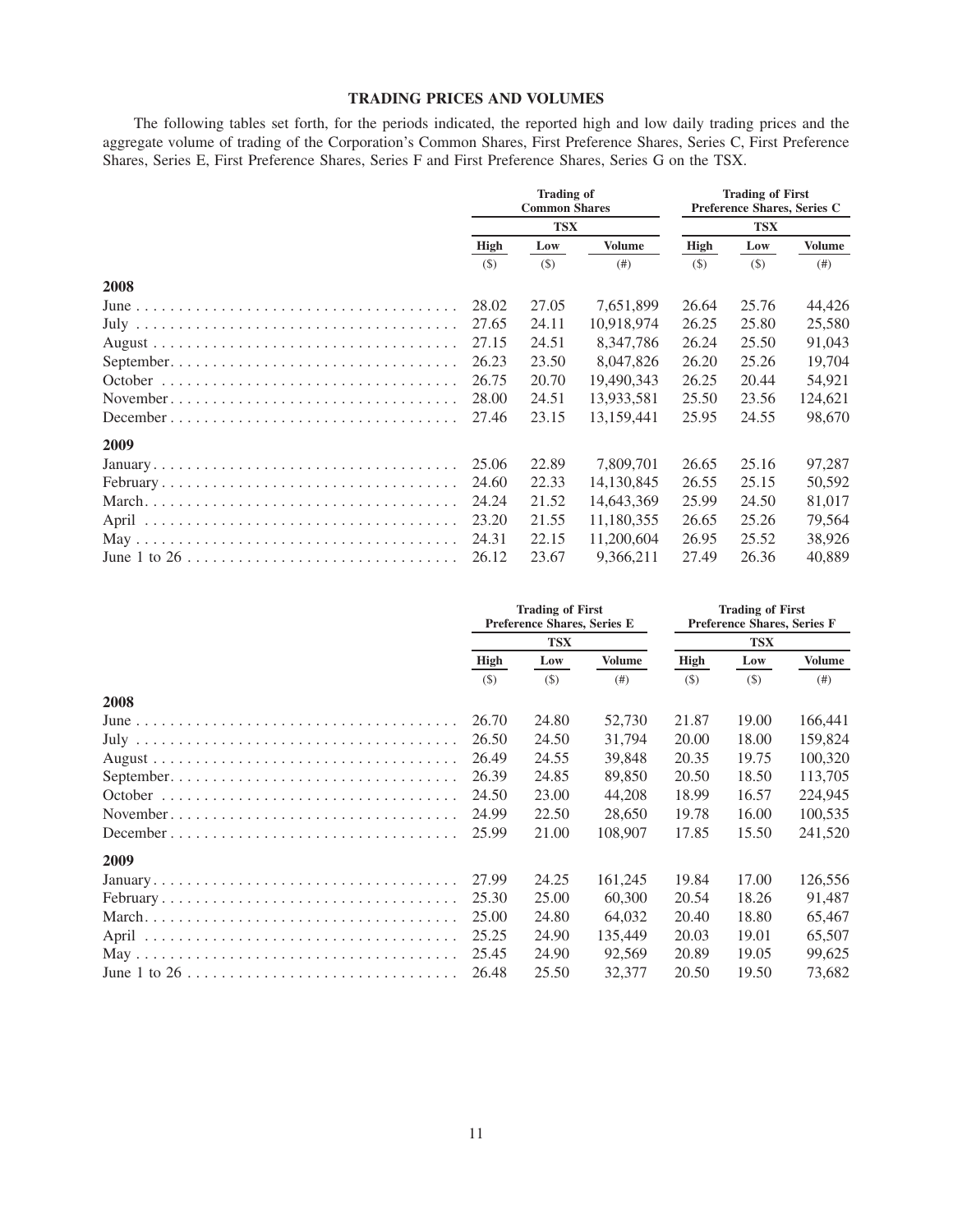|      | <b>Trading of First</b><br>Preference Shares, Series G |       |               |
|------|--------------------------------------------------------|-------|---------------|
|      | <b>TSX</b>                                             |       |               |
|      | <b>High</b><br>Low                                     |       | <b>Volume</b> |
|      | (S)                                                    | (S)   | (# )          |
| 2008 |                                                        |       |               |
|      | 25.50                                                  | 24.95 | 263,022       |
|      | 25.52                                                  | 25.01 | 124,660       |
|      | 25.98                                                  | 25.25 | 114,417       |
|      | 25.80                                                  | 25.10 | 156,866       |
|      | 25.45                                                  | 20.00 | 70,985        |
|      | 24.00                                                  | 18.00 | 181.916       |
|      | 22.00                                                  | 17.00 | 296,675       |
| 2009 |                                                        |       |               |
|      | 23.00                                                  | 19.90 | 128,062       |
|      | 23.98                                                  | 22.29 | 83,648        |
|      | 23.70                                                  | 21.50 | 88,211        |
|      | 25.00                                                  | 22.44 | 117.185       |
|      | 25.49                                                  | 23.94 | 152,290       |
|      | 25.75                                                  | 24.70 | 114,491       |

#### **EARNINGS COVERAGE RATIO**

The Corporation's interest and dividend requirements on all of its outstanding debt and First Preference Shares after giving effect to the issue of \$200,000,000 principal amount of 6.51% senior unsecured debentures (the "Debentures") to be distributed under this Prospectus, and adjusted to a before-tax equivalent using an effective income tax rate of 19.3%, amounted to \$428 million and \$416 million for each of the 12 months ended December 31, 2008 and the 12 months ended March 31, 2009, respectively. The Corporation's interest requirements for the 12 months ended December 31, 2008 and 12 months ended March 31, 2009 amounted to \$390 million and \$374 million, respectively. The Corporation's earnings before interest and income tax for the 12 months ended December 31, 2008 and 12 months ended March 31, 2009 were \$687 million and \$684 million, respectively, which is 1.60 times and 1.64 times, respectively, the Corporation's aggregate dividend and interest requirements for the periods.

#### **RATINGS**

The Debentures are provisionally rated "BBB (high)" with a stable trend by DBRS Limited ("DBRS"). "BBB (high)" is the fourth highest of DBRS's ten rating categories for long-term debt obligations which range from AAA to D. Each rating category from AA to C is subject to a "high" and "low" designation to indicate the relative standing of the securities being rated within a particular rating category.

The Debentures are provisionally rated "A-" by Standard & Poor's Rating Services, a division of The McGraw-Hill Companies (Canada) Corporation (" $S\&P$ ") using their global scale for long-term debt obligations. The "A-" rating is the third highest of the ten rating categories used by S&P for long-term debt, which range from AAA to D. S&P uses the "+" or " -" designation to reflect the relative strength within the rating category.

Credit ratings are intended to provide investors with an independent measure of the credit quality of an issue of securities. The credit ratings accorded to the Debentures by these rating agencies are not recommendations to purchase, hold or sell the Debentures, as such ratings do not comment as to market price or suitability for a particular investor. There is no assurance that any rating will remain in effect for any given period of time or that any rating will not be revised or withdrawn entirely by a rating agency in the future if, in its judgment, circumstances so warrant.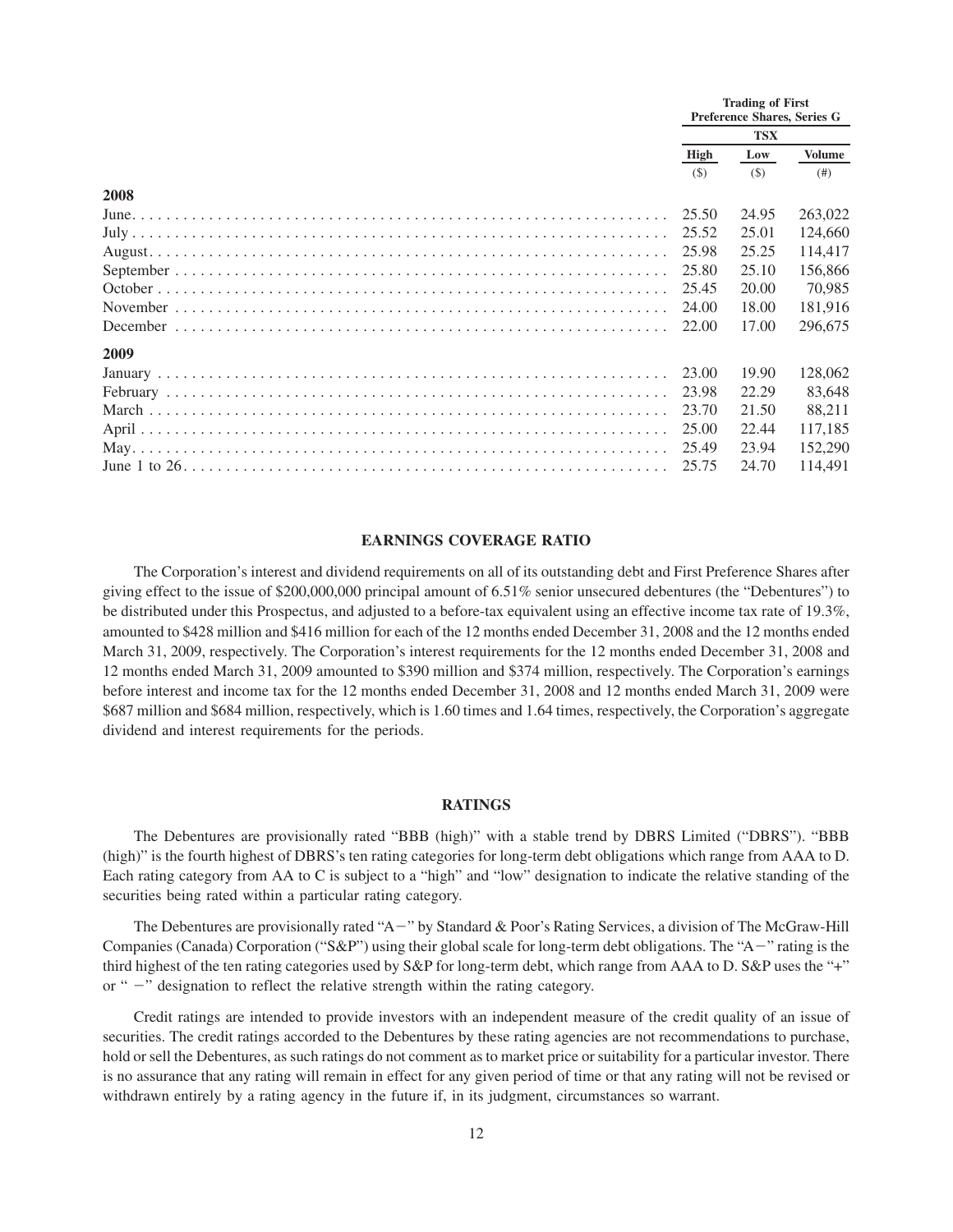#### **DETAILS OF THE OFFERING**

*The following is a summary of the principal terms and conditions of the Debentures and of the Indenture (as defined below) under which they will be issued. This summary does not purport to be complete. For full particulars, reference should be made to the Indenture. Certain capitalized terms used in the following summary are defined under "Definitions" below.*

#### **Trust Indenture**

The Debentures will be issued under a trust indenture (the "Indenture") to be dated as of the date of closing of this Offering (the "Closing Date"), which is expected to occur on July 2, 2009, between the Corporation and Computershare Trust Company of Canada, as trustee (the "Trustee").

The Indenture permits the issuance from time to time of an unlimited aggregate principal amount of debentures in one or more series. The Prospectus qualifies the distribution of the Debentures which will be issued in an aggregate principal amount of \$200,000,000. Additional series of debentures may be issued from time to time pursuant to supplemental indentures to be entered into in accordance with the terms and conditions of the Indenture.

The Corporation may increase at any time the aggregate principal amount of any outstanding series of debentures by issuing additional debentures of that series subject to any limitations as to the maximum principal amount of debentures of such particular series as set out in the Indenture (in respect of the Debentures) and any supplemental indenture (in respect of any other series of debentures). The aggregate principal amount of Debentures that may be issued under the Indenture is limited to the aggregate principal amount of Debentures being offered hereby.

#### **Interest Rate and Maturity**

The Debentures will be dated the Closing Date and will mature on July 4, 2039. The Debentures will be offered at 99.934% of their principal amount, plus accrued interest, if any, and will bear interest at a rate of 6.51% per annum. Principal and interest, accrued daily and calculated and payable in equal instalments semi-annually in arrears on January 4 and July 4 of each year, commencing January 4, 2010, and premium, if any, will be payable in lawful money of Canada. The initial interest payment, payable on January 4, 2010, will be \$32.91 per \$1,000 principal amount of Debentures.

#### **Form of the Debentures and Transfer**

The Debentures will be issued in "book-entry only" form through CDS Clearing and Depository Services Inc. ("CDS") or its nominee, in denominations of \$1,000 and integral multiples thereof. See "Book-Entry Only System".

#### **Payments**

The Corporation will make payments in respect of principal, premium, if any, and interest on Debentures to CDS or its nominee. See "Book-Entry Only System — Payment of Interest and Other Amounts".

#### **Ranking**

The Debentures will be direct, senior unsecured unsubordinated obligations of Fortis and payment of the principal of and interest on and other amounts owing in respect of the Debentures will rank *pari passu* with all other present and future unsecured and unsubordinated senior Indebtedness (as defined below) of Fortis and shall have priority over all present and future Subordinated Debt (as defined below) of Fortis.

#### **Redemption**

The Debentures will be redeemable, at the Corporation's option, in whole at any time or in part from time to time before maturity, on not less than 30 days' and not more than 60 days' prior notice, at a redemption price equal to the greater of the principal amount of the Debentures to be redeemed and the Canada Yield Price of the principal amount thereof to be redeemed, together, in each case, with accrued but unpaid interest to but excluding the redemption date. "Canada Yield Price" means the price, in respect of the principal amount of the Debentures to be redeemed, calculated as of the business day immediately prior to the business day on which the Corporation gives notice of a redemption of Debentures, equal to the net present value of all scheduled payments of interest and principal on the Debentures from the date of redemption to the date of maturity, using as a discount rate the sum of the Canada Yield on such business day plus 0.65%. "Canada Yield" means, on any date, the yield to maturity on such date as determined by the arithmetic average (rounded to three decimal places) of the yields quoted at 10:00 a.m. (Toronto time) by two major Canadian investment dealers selected by the Corporation in accordance with the Indenture, assuming semi-annual compounding and calculated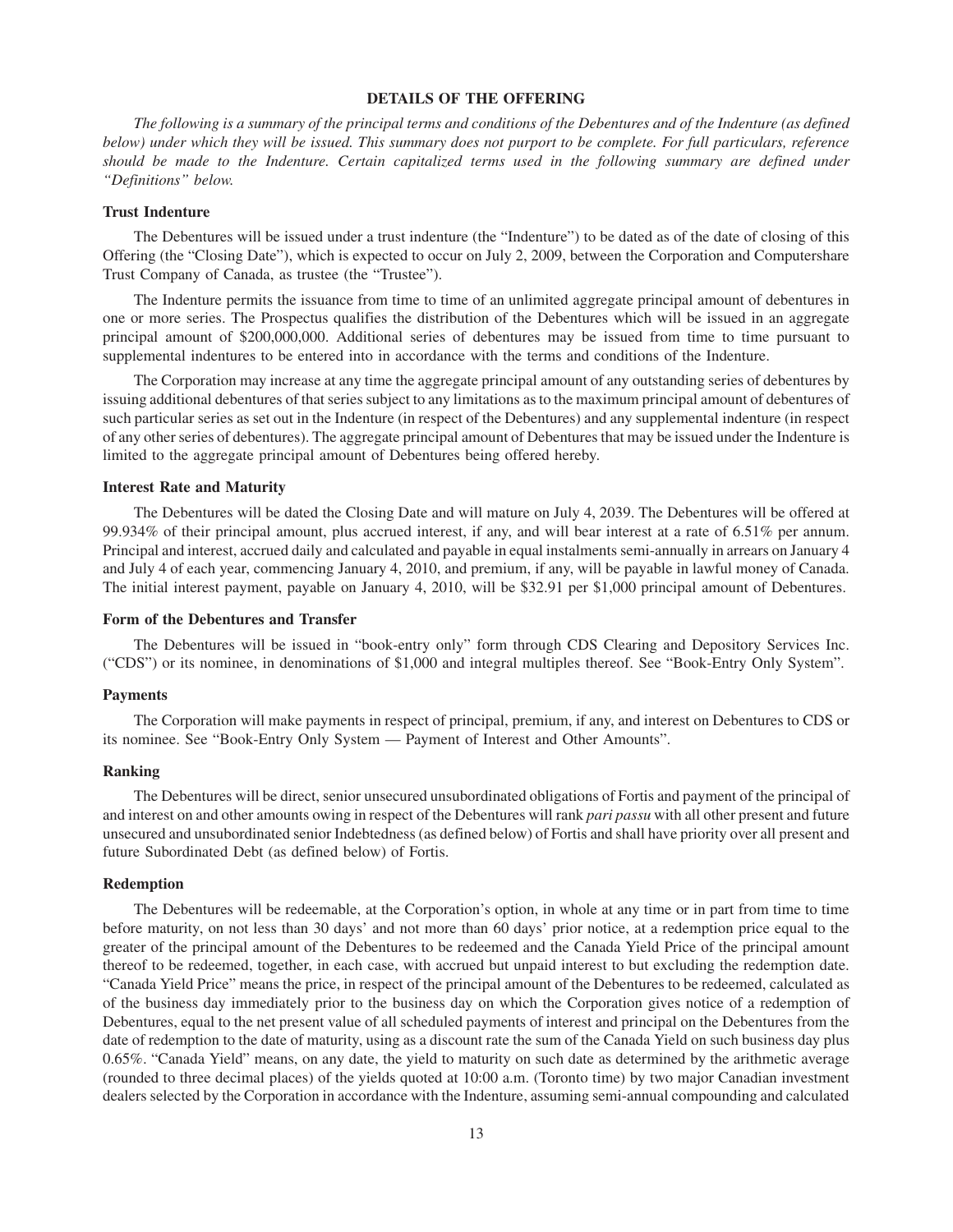in accordance with generally accepted financial practice, which a non-callable Government of Canada bond would carry if issued in Canadian dollars in Canada at 100% of its principal amount on such date with a term to maturity approximately equal to the remaining term to maturity of the particular series of debentures in respect of which the Canada Yield Price is being determined.

Where less than all of the outstanding Debentures are to be redeemed, the Debentures to be redeemed will be selected on a *pro rata* basis by the Trustee to the nearest \$1,000 principal amount of Debentures registered in the name of each holder; provided that in no case shall a Debenture be redeemed in part unless the remaining principal amount is at least \$1,000.

#### **Repurchase of Debentures Upon Change of Control Event**

The Indenture will provide that, upon a Change of Control Event, the Corporation will be required to offer to repurchase from each holder of Debentures all or any portion of such holder's Debentures. This repurchase requirement will also apply to any additional debentures issued under the Indenture and indentures supplemental thereto ("Additional Debentures").

Within five days of a Change of Control, the Corporation shall give to each holder of Debentures written notice containing a description, in reasonable detail, of the Change of Control. Within five days of a Change of Control Event, the Corporation shall give to each holder of Debentures written notice thereof containing and constituting an offer to repurchase Debentures as described in the Indenture, accompanied by the certificate described below.

Any such offer shall be an offer to repurchase all or any portion of the Debentures held by each holder on the proposed repurchase date to be specified in such offer that is not less than 30 days and not more than 60 days after the date of such offer (if the proposed repurchase date is not specified in such offer, the proposed repurchase date shall be the first business day which is at least 45 days after the date of such offer).

Any such repurchase of Debentures shall be at 100% of the principal amount of such Debentures, together with interest on such Debentures accrued to the date of repurchase. The repurchase shall be made on the proposed repurchase date.

Each such offer to repurchase Debentures shall be accompanied by a certificate, executed by the Chief Financial Officer of the Corporation and dated the date of such offer, specifying: (i) the proposed repurchase date; (ii) that such offer is made pursuant to the Indenture; (iii) that the Corporation is offering to repurchase all or any portion of the Debentures held by the holder thereof for a price equal to 100% of the principal amount of the Debentures repurchased together with interest on such Debentures accrued to the date of repurchase; (iv) the interest that would be due on each Debenture offered to be repurchased, accrued to the proposed repurchase date; (v) that the conditions required under the Indenture have been fulfilled; and (vi) in reasonable detail, the nature and date of the Change of Control.

#### **Purchase of Debentures for Cancellation**

The Corporation shall have the right to purchase Debentures in the market, by tender or private contract, from time to time. Any Debentures purchased by the Corporation shall be cancelled and no Debenture shall be issued in substitution therefor.

#### **Certain Covenants of the Corporation**

The Indenture will contain, among other things, covenants and provisions applicable so long as any of the Debentures are outstanding, substantially to the following effect:

#### *Negative Pledge*

The Corporation shall not, directly or indirectly, create, incur, assume or suffer to exist any Lien (other than Permitted Liens (as that term is defined in the Indenture)), on any property or asset now owned or hereafter acquired, or any income or profits therefrom, or assign or convey any right to receive income therefrom to secure any Indebtedness, unless (i) if such Lien secures Indebtedness which ranks in priority to or *pari passu* with the Debentures, the Debentures and any Additional Debentures are secured on an equal and rateable basis with the obligations so secured until such time as such Indebtedness is no longer secured by a Lien, or (ii) if such Lien secures Subordinated Debt, any such Lien shall be subordinated to a Lien granted to the holders of the Debentures and any Additional Debentures to the same extent as such Subordinated Debt is subordinated to the Debentures. "Permitted Liens" include, but are not limited to (i) Liens or privileges for taxes, rates, assessments or governmental charges, (ii) purchase money security interests, and (iii) any other Liens (which do not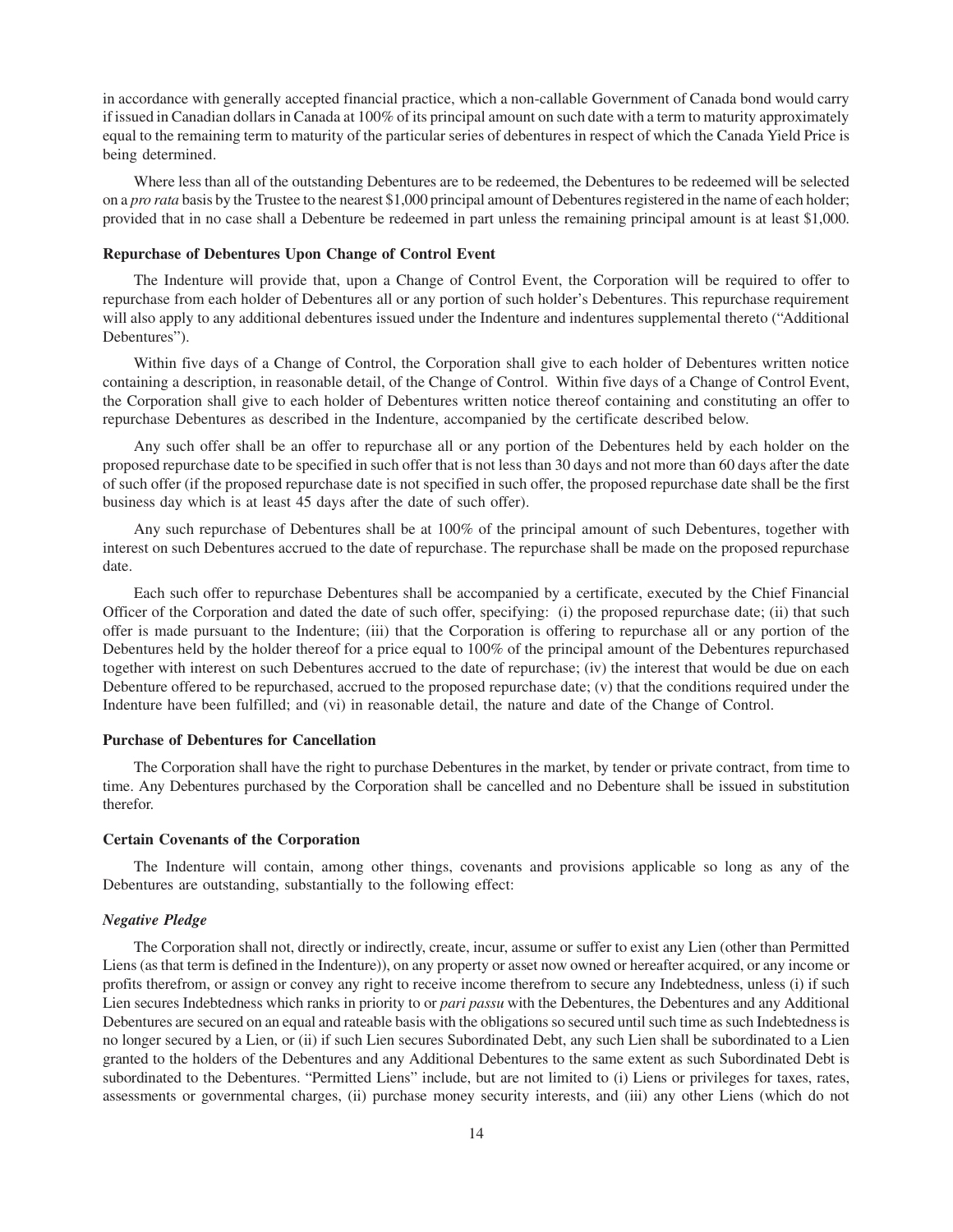otherwise constitute a Permitted Lien) which secure Indebtedness or other obligations, provided that the aggregate Indebtedness or other obligations secured by such other Liens do not exceed \$30 million at any time.

#### *Limitations on Additional Indebtedness*

The Corporation shall not, and shall take all necessary corporate action to ensure that no Material Subsidiary will, directly or indirectly, incur, issue, assume, guarantee or otherwise become directly or indirectly liable with respect to any Funded Obligation, unless (i) the aggregate principal amount of the Consolidated Funded Obligations after giving effect thereto does not exceed 75% of its Total Consolidated Capitalization, calculated on a *pro forma* basis, and (ii) no default or Event of Default (as defined herein) shall have occurred and be continuing under the Indenture at the time of, or will occur as a consequence of, such Funded Obligation having been incurred, issued, assumed, guaranteed or otherwise becoming a liability of the Corporation or any Material Subsidiary.

#### *Limitations on Successor Corporations*

The Corporation shall not enter into any transaction, or series of transactions, in which all or substantially all of its property and assets would become the property of any other person, whether by way of reorganization, consolidation, amalgamation, arrangement, merger, transfer, sale or otherwise, unless (i) either the Corporation is the surviving entity, or the entity formed by the amalgamation, consolidation or into which the Corporation is merged, or that acquires all or substantially all of the property and assets of the Corporation is organized under the laws of Canada or any of its provinces or territories and expressly assumes all the obligations of the Corporation under the Indenture and any supplemental indentures, and (ii) no default or Event of Default is continuing or will occur as a result of such transaction or series of transactions.

#### *Limitations on Related Party Transactions*

The Corporation shall not engage in any transaction with any affiliate on terms that are less favourable to the Corporation than with an unrelated third party.

#### *Limitations on Intercompany Loans and Guarantees*

The Corporation shall take all necessary corporate action to ensure that no Material Subsidiary provides loans, guarantees or other forms of financial assistance to another person (other than (i) a subsidiary of such Material Subsidiary, (ii) another Material Subsidiary or (iii) the Corporation) in which the Corporation has a direct or indirect ownership interest (other than a nominal interest or investments made in the normal cash management process); provided, however, that this restriction shall not limit the ability of a Material Subsidiary (A) to provide such financial assistance where such action is in the normal course of such Material Subsidiary's business including, without limitation, the purchase of commercial paper issued by a subsidiary, and (B) to provide such financial assistance provided that the aggregate of all financial assistance given by the Material Subsidiaries shall not exceed at any time 10% of the Consolidated Net Worth.

#### *Limitations on Certain Payments*

The Corporation shall not declare or pay any dividend (other than stock dividends or cumulative preferred dividends on preferred shares not issued as stock dividends) or make any other distribution on its shares or redeem, reduce, purchase or otherwise retire or pay off any of its shares or prepay Subordinated Debt if, immediately thereafter, its Consolidated Funded Obligations would be in excess of 75% of its Total Consolidated Capitalization.

#### **Events of Default**

Upon the occurrence of an Event of Default that is continuing, the Trustee may, in its discretion and shall, upon receipt of a written request signed by the holders of not less than 25% of the total principal amount of the Debentures and any Additional Debentures then outstanding, declare the Debentures and any Additional Debentures to be immediately due and payable. The occurrence of any one or more of the following shall constitute an "Event of Default" under the Indenture:

- (a) if the Corporation shall default in the payment of any principal or premium, if any, on the Debentures or any Additional Debentures when the same becomes due and payable, including, for greater certainty, a default in payment relating to a redemption of all or part of the Debentures, and such default continues for five business days;
- (b) if the Corporation shall default in the payment of any interest on the Debentures or any Additional Debentures when the same becomes due and payable under any provision of the Indenture, any supplemental indenture, the Debentures or any Additional Debentures and such default continues for a period of 30 days;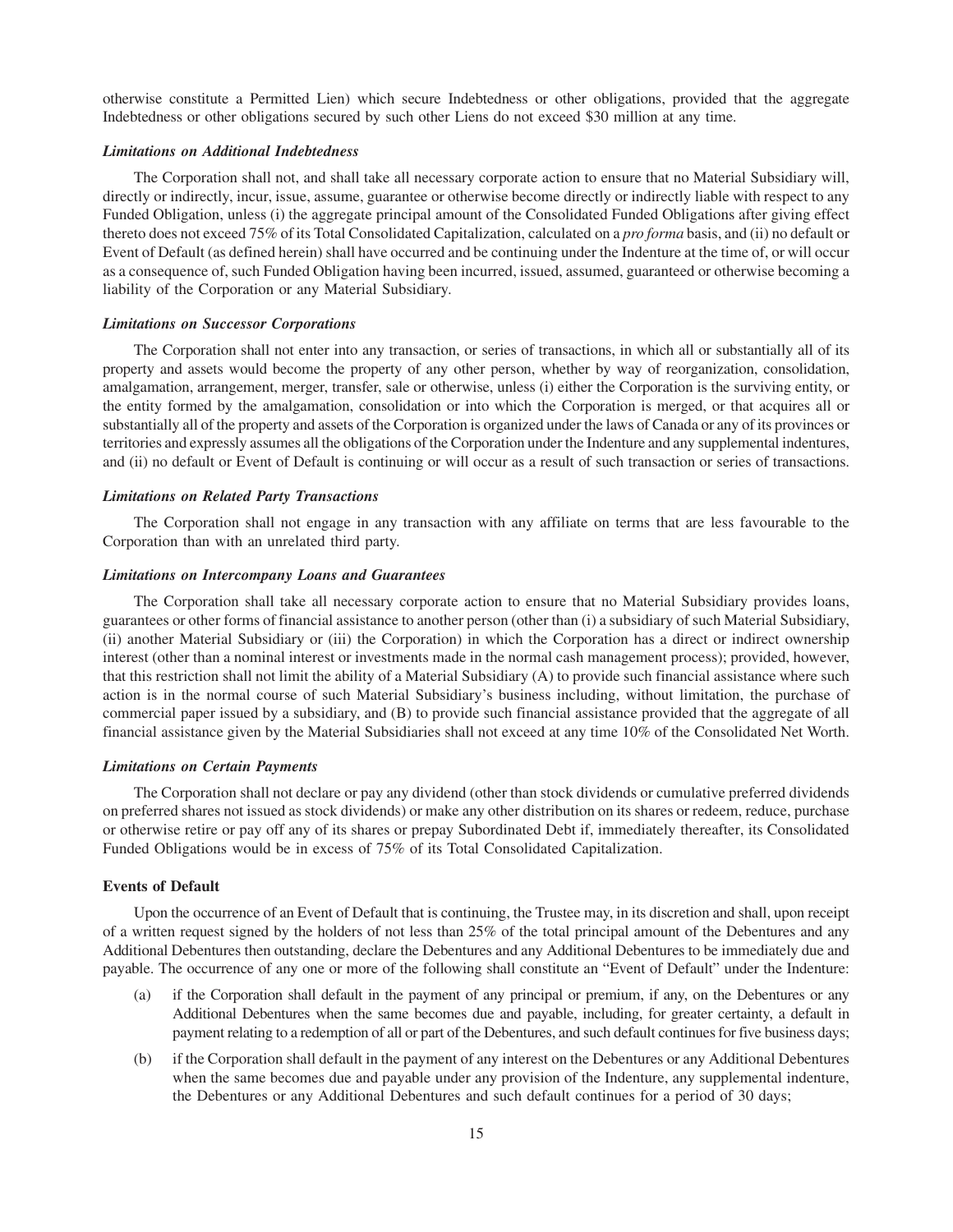- (c) if the Corporation shall fail to comply with its covenant described in "Details of the Offering Limitations on Successor Corporations";
- (d) if the Corporation shall neglect to observe or perform in any material respect any other covenant or condition contained in the Indenture, any supplemental indenture, the Debentures or any Additional Debentures after notice in writing has been given by the Trustee to the Corporation (which notice the Trustee may, in its discretion, independently provide and shall provide upon receipt of a request in writing signed by the holders of not less than 25% of the total principal amount of the Debentures and any Additional Debentures then outstanding) specifying such default and requiring the Corporation to remedy such default, the Corporation shall fail to remedy such default within a period of 60 days unless the Trustee, having regard to the subject matter of the default, shall have agreed to give the Corporation a longer period of time within which to cure such default, and in such event, within the period agreed to by the Trustee;
- (e) if any representation or warranty made by the Corporation in the Indenture, any supplemental indenture, the Debentures or any Additional Debentures is proven to be incorrect in any material respect, unless such incorrect representation or warranty is capable of being corrected and the Corporation cures such default within a period of 60 days following written notice from the Trustee (which notice the Trustee may, in its discretion, independently provide and shall provide upon receipt of a request in writing signed by the holders of not less than 25% of the total principal amount of the Debentures and any Additional Debentures then outstanding) specifying the incorrect representation and warranty, unless the Trustee, having regard to the subject matter of the breach, shall have agreed to give the Corporation a longer period of time within which to cure such default, and in such event, within the period agreed to by the Trustee;
- (f) if at any time a default is made by the Corporation or any Material Subsidiary with respect to any Indebtedness (excluding amounts due to the holders of the Debentures or any Additional Debentures), where the aggregate principal amount of such Indebtedness exceeds an amount equal to the greater of 5% of the Consolidated Net Worth at such time and \$75,000,000, and (i) if the default is a payment default, such default continues to exist for a period exceeding 30 days; provided that if the payment obligation to which the default relates is accelerated, then the default will constitute an Event of Default immediately following such acceleration, and (ii) if the default is not a payment default, then as a result of the default and the passing of any applicable cure period, the maturity of the obligation is accelerated; provided that, in each case, if the default is cured prior to acceleration of the Debentures and any Additional Debentures, then the Event of Default will be deemed to have been cured;
- (g) if a resolution is passed for the winding-up or liquidation of the Corporation, unless such winding-up or liquidation is permitted pursuant to the terms of the Indenture, or if the Corporation seeks relief under the *Companies' Creditors Arrangement Act* (Canada), the *Winding Up and Restructuring Act* (Canada) or any other bankruptcy, insolvency or analogous law, or if the Corporation institutes proceedings to be adjudicated bankrupt or insolvent, or consents to the institution of bankruptcy or insolvency proceedings against it or any substantial part of the property of the Corporation, or makes a general assignment for the benefit of creditors, or admits in writing its inability to pay its debts generally as they become due or takes corporate action in furtherance of any of the foregoing purposes;
- (h) if a proceeding is instituted against the Corporation with respect to the appointment of a liquidator, trustee in bankruptcy, custodian, receiver or receiver and manager or other person with similar powers with respect to the Corporation or any material part of the property of the Corporation and such proceeding has not been dismissed, discharged, stayed or restrained within 60 days of the institution thereof, provided that during such 60-day period, the proceeding is being defended in good faith by the Corporation and the position of the holders of the Debentures or any Additional Debentures is not being prejudiced in any material respect; or
- (i) if an encumbrancer takes possession of property of the Corporation or a Material Subsidiary that constitutes a substantial part of the property of the Corporation considered on a consolidated basis, or any execution is levied or enforced upon property that constitutes a substantial part of the property of the Corporation considered on a consolidated basis, which execution remains unsatisfied for such period of time as would permit such property to be sold thereunder unless such execution is in good faith being contested by the Corporation or such Material Subsidiary and enforcement and any other action or proceeding relating to such execution has been stayed pending the outcome of such contest.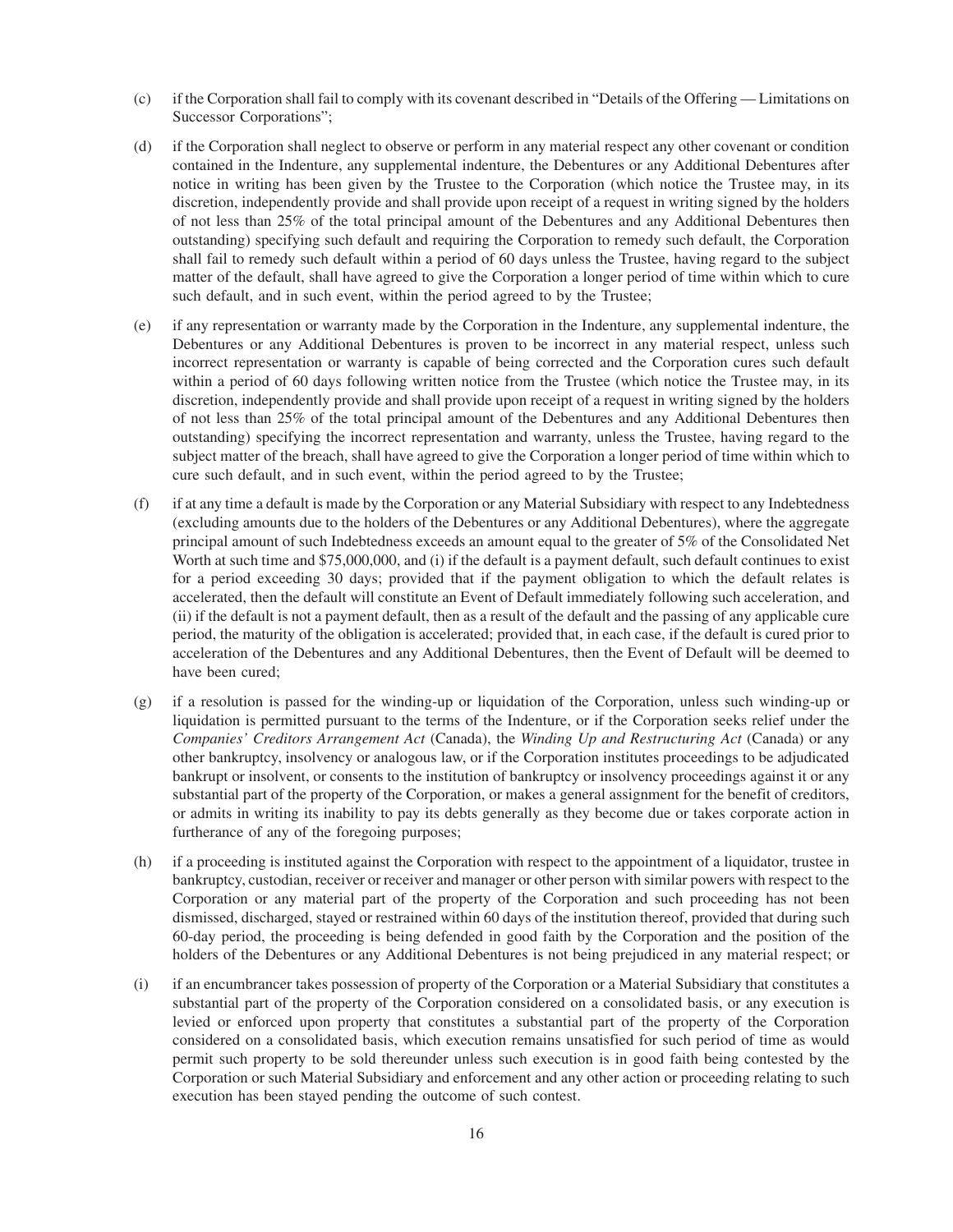#### **Modification and Waiver**

The Indenture will require the prior written consent of the holders of 100% of the outstanding principal amount of the Debentures to amend the terms of the Debentures which affect the interest rate, the timing, currency, amount or other terms relating to the payment of interest, principal, premium or the applicable redemption price or the terms of repayment, redemption or maturity of the Debentures. The Indenture requires the consent of the holders of at least 66%% of the outstanding principal amount of the Debentures and any Additional Debentures represented at a meeting of the holders of the Debentures and any Additional Debentures at which quorum is present to amend or waive other terms and conditions of the Debentures or any Additional Debentures, including a waiver of any default and a cancellation of any declaration to make all amounts outstanding to be immediately due and payable.

#### **Regarding the Trustee**

Computershare Trust Company of Canada will serve as the trustee, registrar and paying agent under the Indenture.

#### **Governing Law**

The Debentures and the Indenture will be governed by and interpreted in accordance with the laws of the Province of Newfoundland and Labrador and the federal laws of Canada applicable therein.

#### **Definitions**

Set forth below is a summary of certain defined terms used in the Indenture which have not been defined herein.

- (a) "Change of Control" means any of the following events or circumstances:
	- (i) individuals who, at the beginning of any period of 12 consecutive calendar months, constitute the Corporation's board of directors (together with any new director whose election by the Corporation's board of directors or whose nomination for election by the Corporation's shareholders was approved by a vote of at least two-thirds of the directors then still in office who either were directors at the beginning of such period or whose election or nomination for election was previously so approved) cease for any reason (other than death or disability) to constitute a majority of the Corporation's board of directors then in office; or
	- (ii) if any person (as such term is defined in section 1(1) of the *Securities Act* (Ontario) as in effect on the date of the Indenture) or group of persons acting jointly or in concert (as such phrase is used in Part XX of the *Securities Act* (Ontario) as in effect as of the date of the Indenture), become the "beneficial owners" (as such term is used in section 1.6(1) of Multilateral Instrument 61-101 as in effect on the date of the Indenture), directly or indirectly, of more than 50% of the total voting power of all classes then outstanding of the Corporation's voting shares.
- (b) "Change of Control Event" means, and shall be deemed to have occurred if, at any time after the date of the Indenture, (a) a Change of Control shall have occurred and (b) the Corporation shall have failed to furnish to each holder of Debentures and any Additional Debentures written evidence of a rating in respect of the Debentures and any Additional Debentures of at least Investment Grade assigned by one or more Rating Agencies (as defined herein) during the 90 day period beginning from and after the effective date of the Change of Control (and after giving effect thereto). For purposes of the foregoing, if the Corporation shall have ratings from more than one Rating Agency, then (x) in the case where there are two Rating Agencies, a rating of Investment Grade in respect of the Debentures or any Additional Debentures shall be deemed to have occurred only if both Rating Agencies shall have assigned a rating to the Debentures and any Additional Debentures of a least Investment Grade and (y) in the case where there are three or more Rating Agencies, a rating of Investment Grade in respect of the Debentures or any Additional Debentures shall be deemed to have occurred only if at least a majority of the Rating Agencies shall have assigned a rating to the Debentures and any Additional Debentures of at least Investment Grade.
- (c) "Consolidated Funded Obligations" means, as at any date, the aggregate amount of Funded Obligations of the Corporation and its subsidiaries determined on a consolidated basis in accordance with Canadian generally accepted accounting principles.
- (d) "Consolidated Net Worth" means the Shareholders' Equity of the Corporation and its subsidiaries determined on a consolidated basis in accordance with Canadian generally accepted accounting principles.
- (e) "Funded Obligations" means, as at any date, with respect to the Corporation or a subsidiary, all Indebtedness created, assumed or guaranteed, other than Subordinated Debt and all Indebtedness which matures by its terms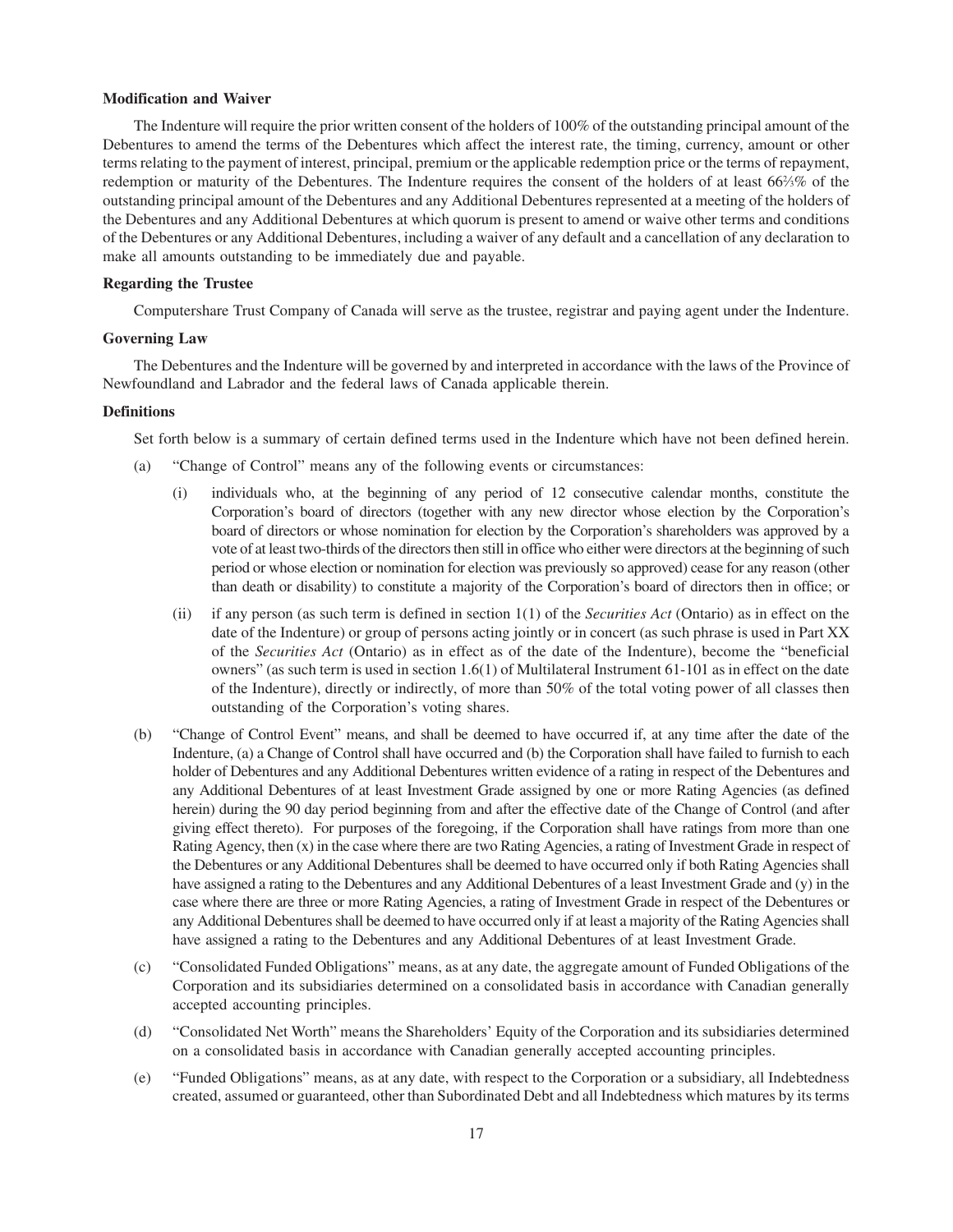on, or is renewable at the option of the debtor to, a date not more than 18 months after the date of the original creation, assumption or guarantee thereof.

- (f) "Indebtedness" means all items of indebtedness in respect of any borrowed money (including (i) obligations with respect to bankers' acceptances, (ii) contingent reimbursement obligations relating to letters of credit and other financial instruments, (iii) preferred shares or other securities ranking in priority to common shares (except if issued directly by the Corporation), (iv) indebtedness subordinated to senior indebtedness (except Subordinated Debt issued directly by the Corporation) and (v) deposits, investment certificates and other similar liability instruments (in each case other than trade accounts) and all Purchase Money Obligations which, in accordance with Canadian generally accepted accounting principles, would be recorded in the financial statements as at the date as of which Indebtedness is to be determined (provided that preferred shares or other securities referred to in item (iii) above shall constitute Indebtedness regardless of their treatment under Canadian generally accepted accounting principles), and in any event including, without duplication:
	- (i) obligations secured by any Lien existing on property owned subject to such Lien, whether or not the obligations secured thereby shall have been assumed; and
	- (ii) guarantees, indemnities, endorsements (other than endorsements for collection in the ordinary course of business) or other contingent liabilities in respect of obligations of another person for indebtedness for borrowed money of that other person in respect of any amounts borrowed by them.
- (g) "Investment Grade" means a written rating by any of S&P, DBRS or any other internationally recognized statistical rating agency (each referred to herein as a "Rating Agency" and collectively as "Rating Agencies") with respect to the Debentures or any Additional Debentures of at least "BBB–" in the case of S&P, of at least "BBB (low)" in the case of DBRS and of at least the lowest investment grade rating level assigned by any other Rating Agency.
- (h) "Lien" means, with respect to any property or assets, any security interest, mortgage, deed of trust, lien, pledge, hypothecation, encumbrance, charge, assignment, adverse claim, defect of title in, on or of such property or assets, the interest of a vendor or a lessor under any conditional sales contract, hire-purchase agreements, chattel mortgage, title retention agreement or capital lease (or any financing lease having substantially the same economic effect as any of the foregoing) relating to such property or assets and any other arrangement having the effect of providing security.
- (i) "Material Subsidiary" means each subsidiary of the Corporation for which (i) the Corporation's share of such subsidiary's Shareholders' Equity therein exceeds 10% of the Shareholders' Equity of the Corporation or (ii) the amount of the Corporation's share of total assets therein exceeds 10% of the total assets of the Corporation.
- (j) "Purchase Money Obligation" means any monetary obligation created or assumed as part of the purchase price of real or tangible personal property, whether or not secured, and any extensions, renewals or refundings of any such obligation, provided that the principal amount of such obligation outstanding on the date of such extensions, renewal or refunding is not increased and further provided that any security given in respect of such obligation shall not extend to any property other than the property acquired in connection with which such obligation was created or assumed and improvements, if any, erected or constructed thereon.
- (k) "Shareholders' Equity" means (i) in respect of a corporation, the aggregate amount of shareholders' equity (including common share capital, preferred share capital if issued directly by the corporation, contributed surplus and retained earnings) as shown on the most recent quarterly or annual balance sheet of such corporation calculated in accordance with Canadian generally accepted accounting principles and (ii) in respect of any entity other than a corporation (including a partnership), the aggregate amount of equity (including partnership equity) as shown on the most recent quarterly or annual balance sheet of such entity calculated in accordance with Canadian generally accepted accounting principles.
- (l) "Subordinated Debt" means Indebtedness which (i) is subordinated in all rights to senior Indebtedness, (ii) has no contractual rights of acceleration until at least 180 days following a default or an Event of Default while any senior Indebtedness remains outstanding, (iii) does not permit any prepayments or any payments to be made in respect thereof at any time when monies are due and payable with respect to senior Indebtedness and (iv) in the event of any insolvency, bankruptcy, receivership, liquidation, arrangement, reorganization or other similar proceeding, is paid only after all senior Indebtedness has been paid in full.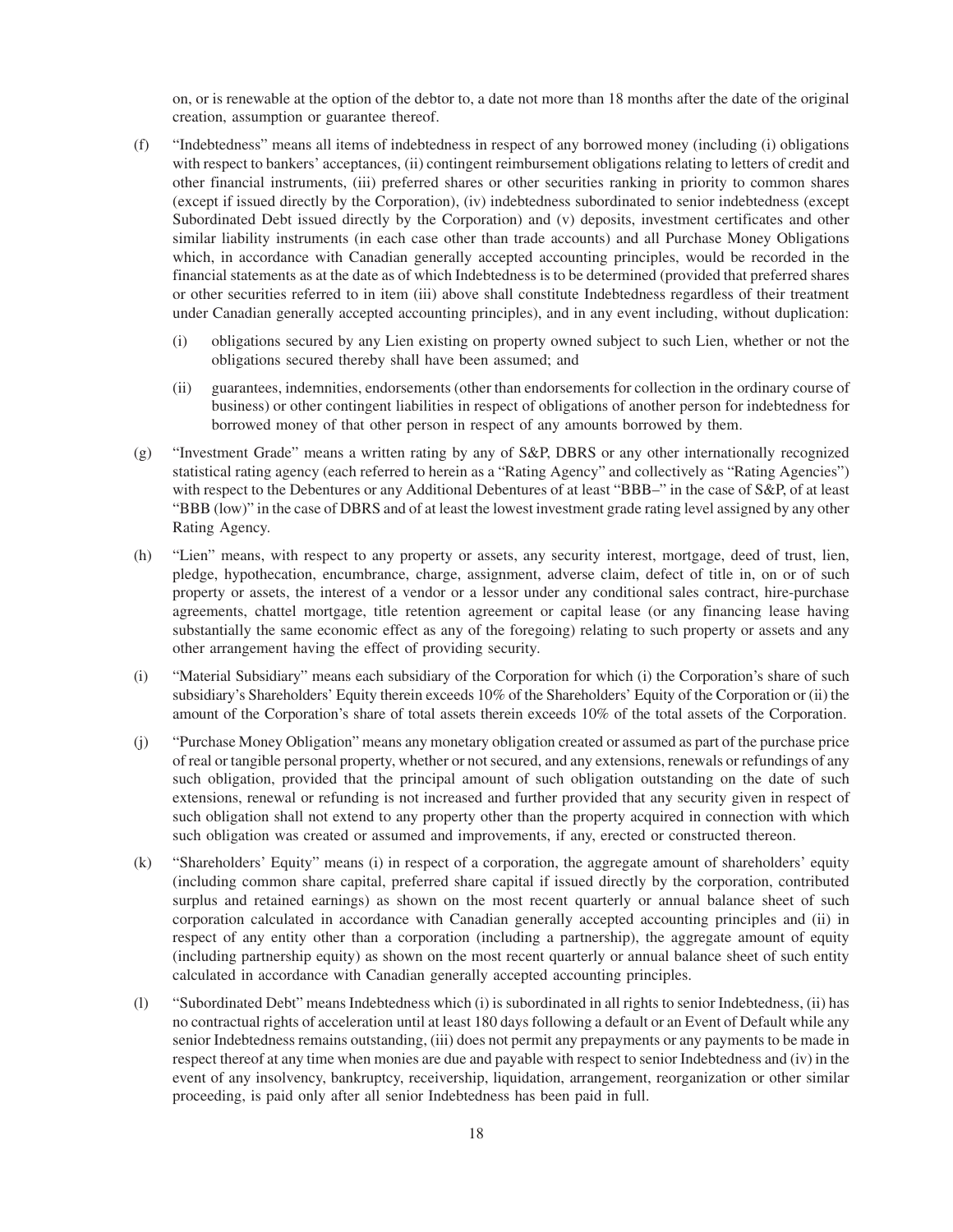- (m) "Total Consolidated Capitalization" means, as at any date, with respect to the Corporation, without duplication, the sum of:
	- (i) Consolidated Net Worth;
	- (ii) the principal amount of all Consolidated Funded Obligations;
	- (iii) the principal amount of all Subordinated Debt;
	- (iv) the accumulated provision for deferred income taxes as shown on the most recent quarterly or annual balance sheet of the Corporation in accordance with Canadian generally accepted accounting principles; and
	- (v) the amount of any minority interest as shown on the most recent quarterly or annual balance sheet of the Corporation in accordance with Canadian generally accepted accounting principles.

#### **BOOK-ENTRY ONLY SYSTEM**

Except as otherwise provided below, the Debentures will be issued in a "book-entry only" form and must be purchased or transferred through participants ("Participants") in the depository service of CDS or its nominee which include securities brokers and dealers, banks and trust companies. On the Closing Date, the Corporation will cause a global certificate representing the Debentures (the "Global Debenture") to be delivered to, and registered in the name of, CDS or a nominee thereof. Except as otherwise provided below, no purchaser of Debentures will be entitled to a certificate or other instrument from the Corporation or CDS evidencing that purchaser's ownership, and no purchaser will be shown on the records maintained by CDS except through a book entry account of a Participant acting on behalf of the purchaser. Each purchaser of Debentures will receive a customer confirmation of purchase from the registered dealer from which the Debentures are purchased in accordance with the practices and procedures of the dealer. The practices of registered dealers may vary, but generally customer confirmations are issued promptly after execution of a customer order. CDS is responsible for establishing and maintaining book-entry accounts for its Participants having interests in the Debentures. Physical certificates evidencing the Debentures will not be issued to purchasers, except in limited circumstances, and registration will be made through the depository service of CDS.

Neither the Corporation nor the Agents (as defined herein) will assume any liability for: (a) any aspect of the records relating to the beneficial ownership of the Debentures held by CDS or the payments relating thereto; (b) maintaining, supervising or reviewing any records relating to the Debentures; or (c) any advice or representation made by or with respect to CDS and relating to the rules governing CDS or any action to be taken by CDS or at the direction of its Participants. The rules governing CDS provide that it acts as the agent and depository for the Participants. As a result, Participants must look solely to CDS and persons, other than Participants, having an interest in the Debentures must look solely to Participants for payments made by or on behalf of the Corporation to CDS in respect of the Debentures.

If: (i) CDS notifies the Corporation that it is unwilling or unable to continue to act as depository in connection with the Global Debenture and the Corporation is unable to locate a qualified successor; (ii) the Corporation determines that CDS is no longer willing, able or qualified to discharge properly its responsibilities as holder of the Global Debenture and the Corporation is unable to locate a qualified successor; (iii) the Corporation executes and delivers to the Trustee a written order to the effect that all or a part of such Global Debenture shall be so exchanged; (iv) CDS ceases to be a clearing agency or otherwise ceases to be eligible to be a depository and the Corporation is unable to locate a qualified successor; (v) the Corporation determines that the Debentures shall no longer be held as book-entry only debentures through CDS; (vi) if, after the occurrence of an Event of Default, CDS advises the Trustee that it has received written notification from Participants, acting on behalf of beneficial holders representing, in the aggregate, more than 50% of the aggregate principal amount of outstanding Debentures that the continuance of CDS's book-entry registration system in respect of the Debentures is no longer in their best interest; or (vii) such right is required by applicable law as determined by the Corporation, then certificates representing the Debentures in fully registered form shall be issued to the beneficial holders of interests in such Global Debenture or their nominees.

#### *Manner of Effecting Transfer*

The ability of a purchaser to pledge Debentures or otherwise to take action with respect to such purchaser's interest in Debentures (other than through a Participant) may be limited due to the lack of a physical certificate.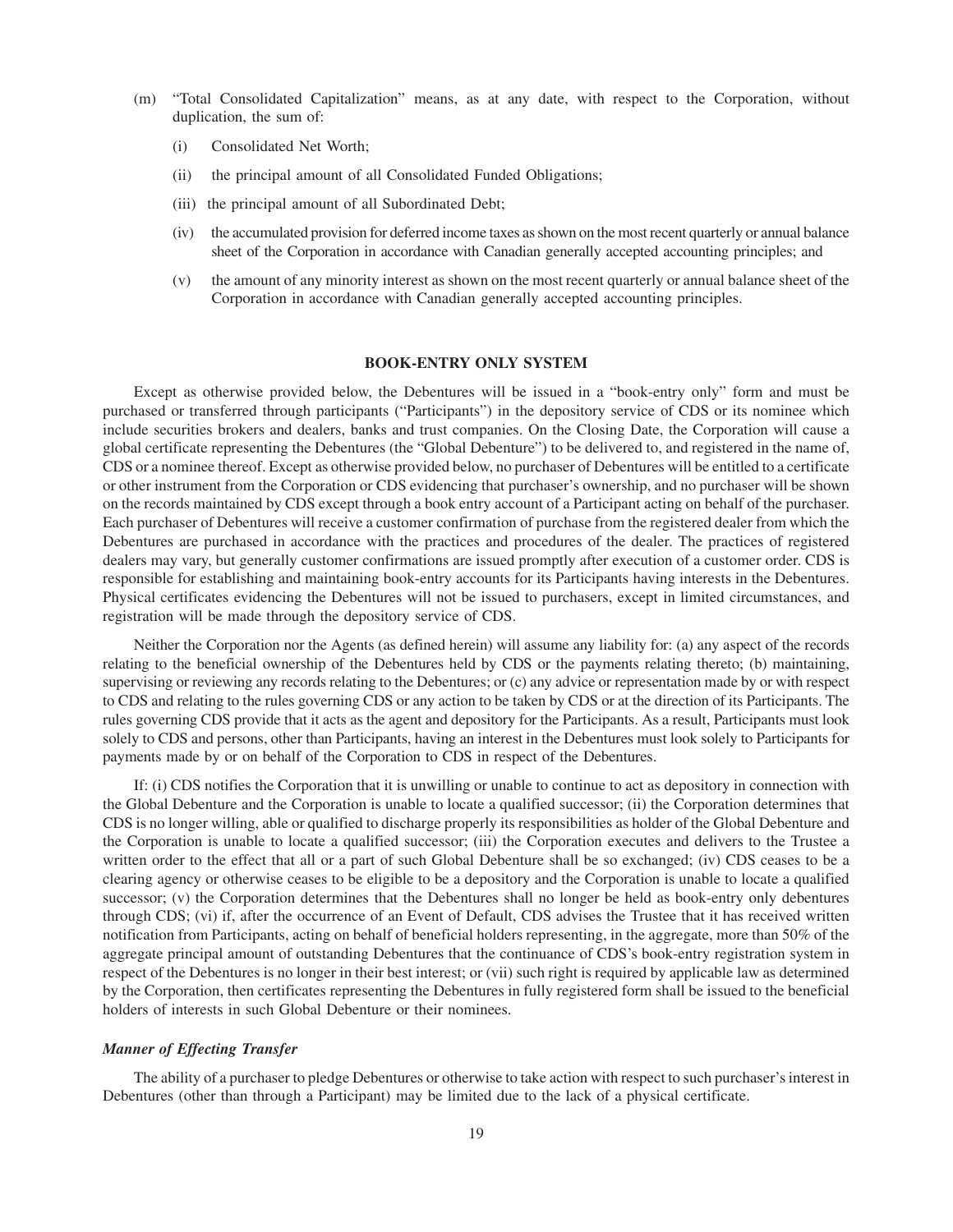#### *Payment of Interest and Other Amounts*

Payment of principal, interest and premium, if any, on the Debentures will be made by the Corporation to CDS or its nominee, as the case may be, as registered holder of the Debentures. As long as CDS or its nominee is the registered owner of the Debentures, CDS or its nominee, as the case may be, will be considered the sole owner of the Debentures for the purposes of receiving payments on the Debentures.

The Corporation expects that CDS or its nominee, upon receipt of any payment in respect of the Debentures, will credit, on the date an amount is payable, the Participants' accounts with payments in an amount proportionate to their respective beneficial interest in the principal amount of such Debentures as shown on the records of CDS or its nominee. The Corporation also expects that payments by the Participants to the owners of beneficial interests in such Debentures held through such Participants will be governed by standing instructions and customary practices, as is the case with securities held for the accounts of customers in bearer form or registered in "street name", and will be the responsibility of such Participants. The responsibility and liability of the Corporation in respect of the Debentures issued in book-entry form is limited to making payment of any amount due on such Debentures to CDS or its nominee.

#### **USE OF PROCEEDS**

If the full aggregate amount of the Debentures being offered hereby is sold, the net proceeds of the Offering will be approximately \$198 million, determined after deducting the Agents' Fee (as defined herein) and the expenses of the Offering, which expenses are estimated to be \$575,000. A portion of the net proceeds of the Offering will be used to repay in full the outstanding indebtedness of approximately \$110 million under the Corporation's \$600 million committed credit facility and the balance of the net proceeds will be used for general corporate purposes. Indebtedness under the Corporation's credit facility was incurred for general corporate purposes and to fund equity injections into the Corporation's utilities in support of their capital expenditure programs.

#### **PLAN OF DISTRIBUTION**

Pursuant to an agreement (the "Agency Agreement") dated June 25, 2009 between the Corporation and BMO Nesbitt Burns Inc., CIBC World Markets Inc., RBC Dominion Securities Inc., Scotia Capital Inc., TD Securities Inc., HSBC Securities (Canada) Inc. and National Bank Financial Inc., as agents (collectively, the "Agents"), the Agents have agreed to use their reasonable best efforts to obtain purchasers to purchase on July 2, 2009 (the "Closing Date"), or on such other date not later than July 15, 2009 as may be agreed upon by the Corporation and the Agents, subject to the terms and conditions contained therein, up to \$200,000,000 principal amount of Debentures for total consideration of up to \$199,868,000 plus accrued interest, if any, from July 2, 2009 to the date of delivery, payable in cash to the Corporation against delivery of the Debentures. The Agency Agreement provides that the Agents will be paid an agency fee (the "Agents' Fee") per \$1,000 principal amount of Debentures equal to \$5.00 on account of services rendered. While the Agents have agreed to use their best efforts to sell the Debentures offered hereby, they are not obligated to purchase any Debentures which are not sold.

Assuming the sale of the principal amount of \$200,000,000 Debentures, the total price to the public will be \$199,868,000, the Agents' Fee will be \$1,000,000 and the net proceeds to Fortis will be \$198,293,000, after deducting the expenses of the Offering estimated at \$575,000 which, together with the Agents' Fee, will be paid out of the general funds of the Corporation.

Subscriptions for the Debentures will be received subject to rejection or allotment in whole or in part and the right is reserved to close the subscription books at any time without notice. It is expected that the closing of the Offering (the "Closing") will take place on the Closing Date or such other date as may be agreed upon by the Corporation and the Agents, but not later than July 15, 2009.

The Agents may not, throughout the period of distribution under this Prospectus, bid for or purchase the Debentures. The foregoing restriction is subject to certain exceptions, as long as the bid or purchase is not engaged in for the purpose of creating actual or apparent active trading in or raising the price of such securities. These exceptions include a bid or purchase permitted under the Universal Market Integrity Rules administered by the Investment Industry Regulatory Organization of Canada relating to market stabilization and passive market making activities and a bid or purchase made for and on behalf of a customer when the order was not solicited during the period of distribution.

The Debentures have not been, and will not be, registered under the United States *Securities Act of 1933*, as amended (the "1933 Act") or any state securities laws and, subject to certain exceptions, may not be offered, or delivered, directly or indirectly, or sold in the United States except in certain transactions exempt from the registration requirements of the 1933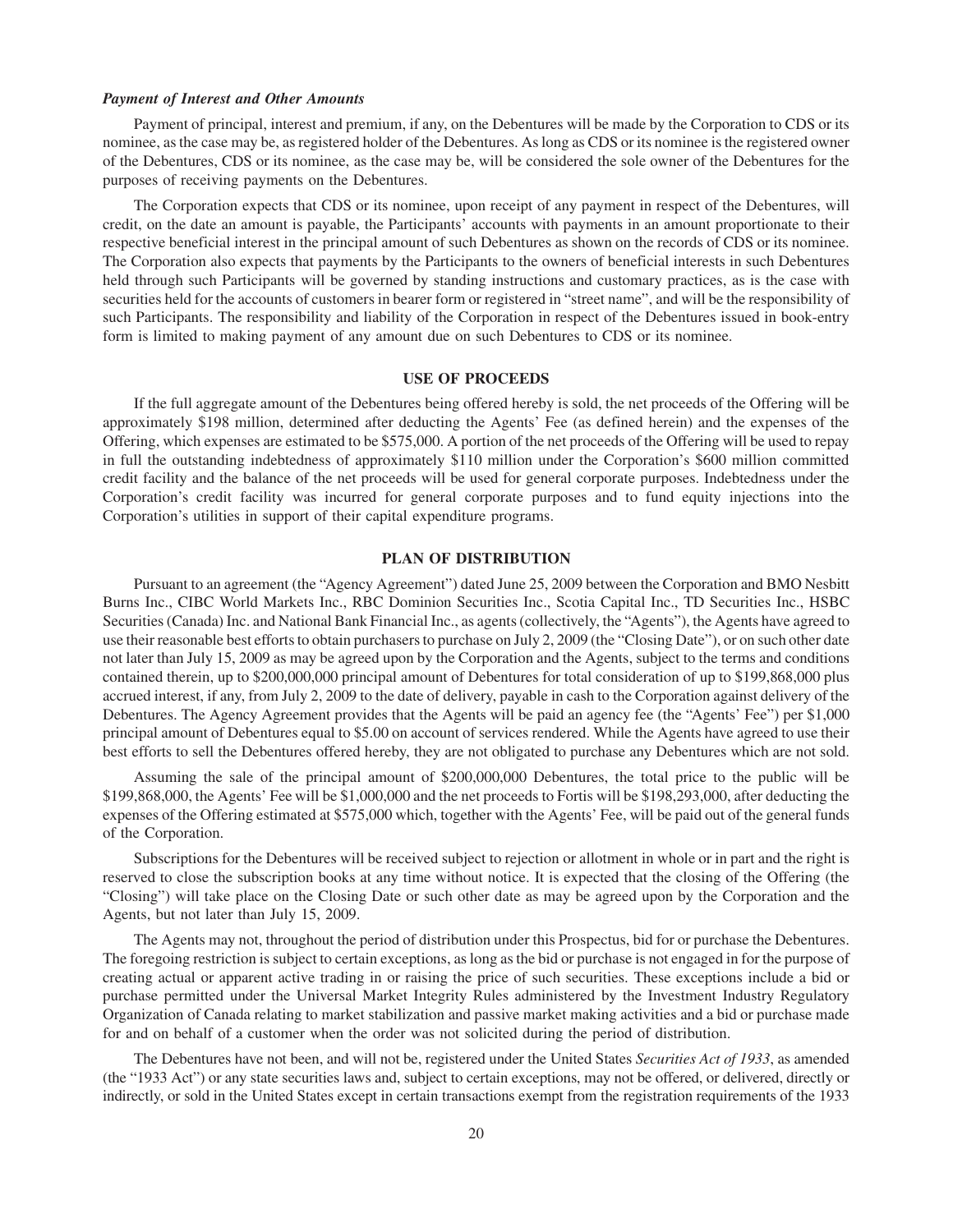Act and in compliance with any applicable state securities laws. The Agents have agreed that they will not offer or sell the Debentures within the United States, its territories, its possessions and other areas subject to its jurisdiction or to, or for the account or benefit of, a "U.S. person" (as defined in Regulation S under the 1933 Act), except in accordance with the Agency Agreement pursuant to an exemption from the registration requirements of the 1933 Act provided by Rule 144A thereunder and in compliance with applicable state securities laws. In addition, until 40 days after the commencement of the Offering, an offer or sale of Debentures within the United States by any dealer (whether or not participating in the Offering) may violate the registration requirements of the 1933 Act if such offer is made otherwise than in reliance on Rule 144A.

The obligations of the Agents under the Agency Agreement are several and not joint and several and may be terminated at their discretion in certain circumstances, including upon the occurrence of certain stated events. Under the terms of the Agency Agreement, the Agents may be entitled to indemnification by the Corporation against certain liabilities, including liabilities for misrepresentation in the Prospectus.

Each of the Agents is a subsidiary of a Canadian chartered bank that has, either solely, together with its affiliates, or as a member of a syndicate of financial institutions, extended credit facilities to, or holds indebtedness of, the Corporation and/or its subsidiaries (the "Existing Facilities"). A portion of the net proceeds from the Offering will be used to repay in full the outstanding indebtedness under the credit facility owing by the Corporation to such banks. Consequently, the Corporation may be considered a "connected issuer" of these Agents within the meaning of applicable securities legislation. None of these Agents will receive any direct benefit from the Offering other than the Agents' Fee relating to the Offering. The decision to distribute the Debentures hereunder and the determination of the terms of the Offering were made through negotiation between the Corporation and the Agents. No bank had any involvement in such decision or determination. As at June 25, 2009, an aggregate of approximately \$561 million was outstanding under the Existing Facilities. Approximately \$92 million of the Existing Facilities owing by subsidiaries of Fortis is secured by mortgages on real property owned by such subsidiaries. Fortis and/or its subsidiaries are in compliance with their respective obligations under the Existing Facilities. Since the execution of the Existing Facilities, no breach thereunder has been waived by the lenders thereunder. See "Use of Proceeds".

#### **CANADIAN FEDERAL INCOME TAX CONSIDERATIONS**

In the opinion of Davies Ward Phillips & Vineberg LLP, counsel to Fortis, and Stikeman Elliott LLP, counsel to the Agents, the following is a general summary of the principal Canadian federal income tax considerations generally applicable to a holder of Debentures (a "Holder") who acquires Debentures pursuant to this Offering and who, at all relevant times, for purposes of the Tax Act, is or is deemed to be resident in Canada, holds Debentures as capital property and deals at arm's length with, and is not affiliated with, Fortis. Generally, a Debenture will be considered to be capital property to a Holder provided that the Holder does not hold the Debenture in the course of carrying on a business and has not acquired the Debenture in a transaction or transactions considered to be an adventure in the nature of trade. Certain Holders whose Debentures might not otherwise qualify as capital property may be entitled to obtain such qualification in certain circumstances by making the irrevocable election permitted by subsection 39(4) of the Tax Act. This summary does not address the Canadian federal income tax considerations applicable to a Holder that is a "financial institution" for the purposes of the "mark-to-market" rules; a Holder in interest in which is a "tax shelter investment"; or a Holder that has elected to determine its Canadian tax results in accordance with the "functional currency" rules, as each such term is defined in the Tax Act. Holders to whom these rules may be relevant should consult their own tax advisors.

This summary is based on the current provisions of the Tax Act and the regulations thereunder (the "Regulations") and counsel's understanding of the current published administrative practices of the Canada Revenue Agency. This summary takes into account all specific proposals to amend the Tax Act and Regulations publicly announced by or on behalf of the Minister of Finance (Canada) prior to the date hereof. This summary does not otherwise take into account or anticipate any changes in law or practice, whether by judicial, governmental or legislative decision or action, nor does it take into account tax legislation or considerations of any province, territory or foreign jurisdiction. The provisions of provincial income tax legislation vary from province to province in Canada and in some cases differ from federal income tax legislation.

This summary is of a general nature only and is not intended to be, nor should it be construed to be, legal or tax advice to any particular Holder, and no representations with respect to the income tax consequences to any particular Holder are made. Accordingly, prospective purchasers should consult their own tax advisors for advice with respect to the tax consequences to them of acquiring, holding and disposing of Debentures, including the application and effect of the income and other tax laws of any country, province, state or local tax authority.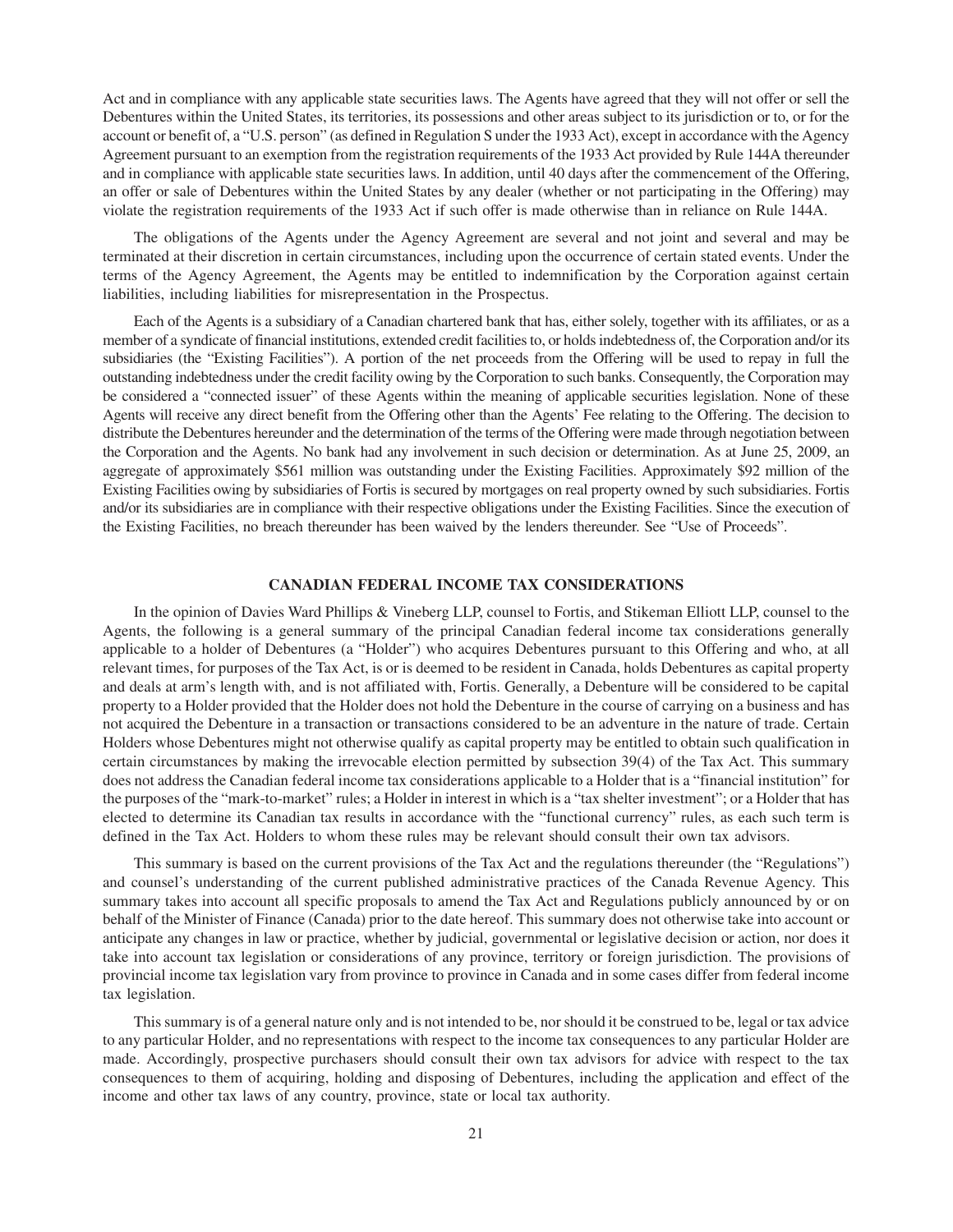#### **Taxation of Interest on Debentures**

A Holder that is a corporation, partnership, unit trust or trust of which a corporation or partnership is a beneficiary will be required to include in its income for a taxation year all interest on a Debenture that accrues to the Holder to the end of that taxation year or becomes receivable or is received by the Holder before the end of that taxation year, except to the extent that such amount was included in its income for a preceding taxation year.

Any other Holder, including an individual, will be required to include in income for a taxation year any interest on a Debenture received or receivable by such Holder in that year (depending upon the method regularly followed by the Holder in computing income), to the extent that such amount was not otherwise included in the Holder's income for that or any preceding taxation year.

Where a Holder is required to include in income interest on a Debenture that accrued before such Debenture was acquired by the Holder, the Holder will be entitled to a deduction in computing income of an equivalent amount. The adjusted cost base to the Holder of the Debenture will be reduced by the amount which is so deductible.

Any premium paid by Fortis to a Holder because of the exercise by Fortis of the right to redeem the Debentures before the maturity thereof will generally be deemed to be interest received at the time by the Holder to the extent that such premium can reasonably be considered to relate to, and does not exceed the value at the time of the redemption of, the interest that would have been paid or payable by Fortis on the Debentures for a taxation year ending after the redemption.

#### **Disposition of Debentures**

On a disposition or deemed disposition of a Debenture, including a redemption or a purchase for cancellation, a Holder will generally be required to include in income any premium deemed to be interest and the amount of interest accrued on the Debenture from the date of the last interest payment to the date of disposition to the extent that such amount has not otherwise been included in the Holder's income for the taxation year or a previous taxation year.

In general, a disposition or deemed disposition of a Debenture will give rise to a capital gain (or capital loss) to the extent that the proceeds of disposition, net of any accrued interest or any amount deemed to be interest and any reasonable costs of disposition, exceed (or are less than) the adjusted cost base of the Debenture to the Holder immediately before the disposition. The cost of a Debenture to a Holder thereof will generally be the amount paid for the Debenture.

One-half of the amount of any capital gain (a "taxable capital gain") realized by a Holder in a taxation year generally must be included in the Holder's income in that year and one-half of the amount of any capital loss (an "allowable capital loss") realized by a Holder in a taxation year generally may be deducted from taxable capital gains realized by the Holder in that year. Allowable capital losses in excess of taxable capital gains may be carried back and deducted in any of the three preceding taxation years or carried forward and deducted in any subsequent taxation year against net taxable capital gains realized in such years to the extent and under the circumstances described in the Tax Act. A capital gain realized by an individual (other than certain specified trusts) may give rise to a liability for alternative minimum tax.

#### **Additional Refundable Tax**

A Holder that is throughout the year a "Canadian-controlled private corporation" (as defined in the Tax Act) may be liable to pay an additional refundable tax of 6- $\frac{2}{3}$ % on certain investment income, including amounts in respect of interest and taxable capital gains earned or realized in respect of a Debenture.

#### **RISK FACTORS**

#### **Risk Factors Relating to the Corporation**

An investment in Debentures involves certain risks. A prospective purchaser of Debentures should carefully consider the risk factors described under:

- (a) the heading "Risk Factors" found on pages 38 to 50 of the Corporation's Annual Information Form dated March 13, 2009;
- (b) the heading "Business Risk Management" in the Management Discussion and Analysis of financial condition and results of operations found on pages 55 to 65 of the Corporation's 2008 Annual Report (the "MD&A");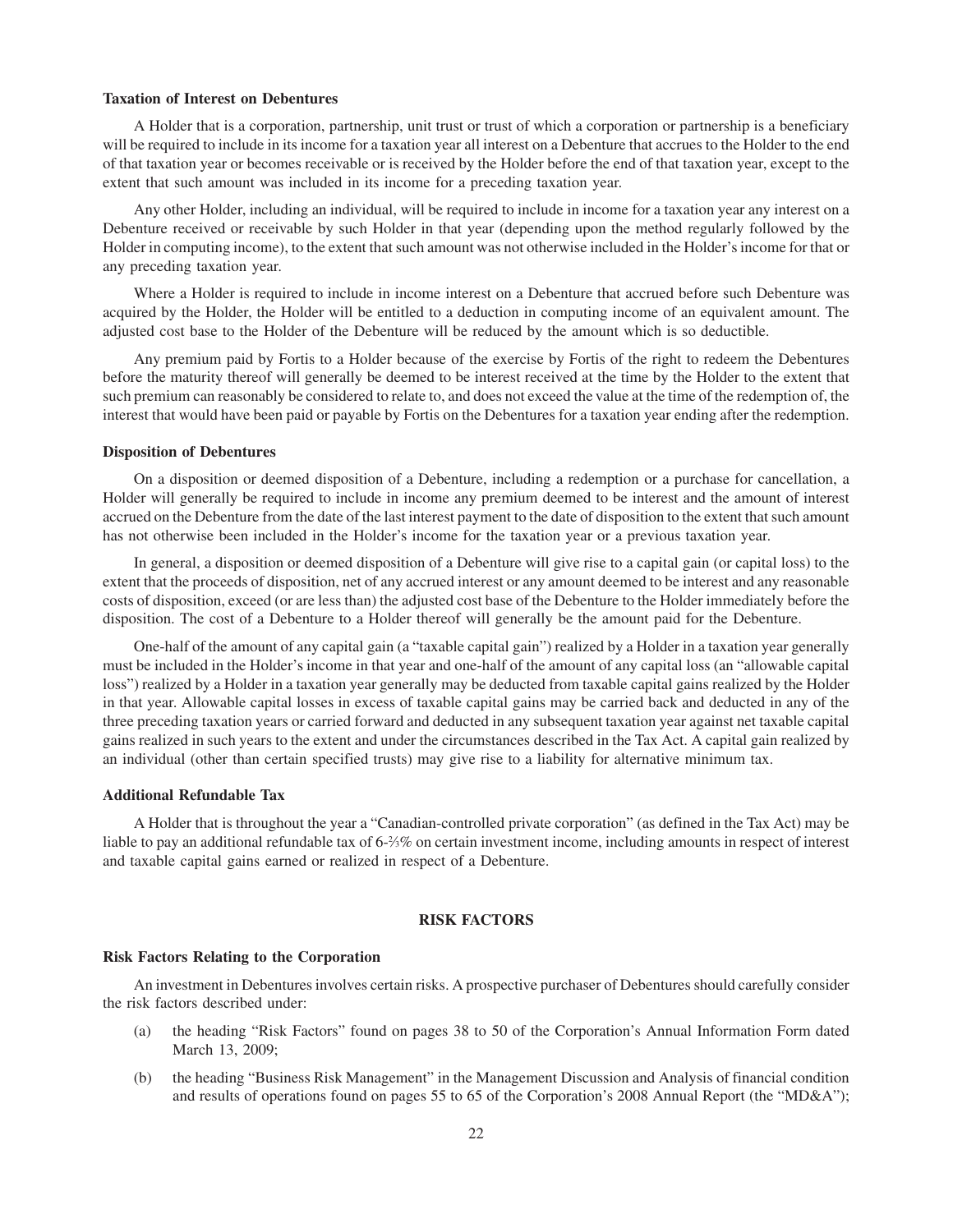- (c) note 26 "Financial Risk Management" found on pages 122 to 125 in the Corporation's audited comparative consolidated financial statements as at December 31, 2008 and for the years ended December 31, 2008 and 2007, as contained in the Corporation's 2008 Annual Report; and
- (d) note 19 "Financial Risk Management" found on pages 21 to 24 in the Corporation's unaudited comparative interim consolidated financial statements as at March 31, 2009 and for the three months ended March 31, 2009 and 2008,

each of which is incorporated by reference herein. In addition, a prospective purchaser of Debentures should carefully consider the risk factors described in this section which relate to the Debentures, as well as the other information contained in this Prospectus (including the documents incorporated by reference herein).

#### **Risk Factors Relating to the Debentures**

The value of the Debentures will be affected by the general creditworthiness of the Corporation. The MD&A discusses, among other things, known material trends and events, and risks or uncertainties that are reasonably expected to have a material effect on the Corporation's business, financial condition or results of operations.

Real or anticipated changes in credit ratings of the Debentures, if any, may affect the market value of such securities. In addition, real or anticipated changes in credit ratings can affect the cost at which the Corporation can transact or obtain funding, and thereby affect the Corporation's liquidity, business, financial condition or results of operations.

Reference is made to "Earnings Coverage Ratio" in this Prospectus, which is relevant to an assessment of the risk that the Corporation will be unable to pay interest on the Debentures.

The Debentures rank *pari passu* with all other present and future senior unsecured and unsubordinated indebtedness of the Corporation in the event of an insolvency or winding-up of the Corporation.

Prevailing yields on similar securities will affect the market value of the Debentures. Assuming all other factors remain unchanged, the market value of the Debentures will decline as prevailing yields for similar securities rise, and will increase as prevailing yields for similar securities decline. Spreads over the Government of Canada Bond Yield, T-Bill Rate and comparable benchmark rates of interest for similar securities will also affect the market value of the Debentures in an analogous manner.

The Debentures are not redeemable at the option of their Holders. The ability of a Holder to liquidate its holdings of Debentures may be limited.

There can be no assurance that an active trading market will develop for the Debentures after the Offering, or if developed, that such market will be sustained at the price at which the Debentures are initially offered.

#### **AUDITORS**

The auditors of the Corporation are Ernst & Young LLP, Chartered Accountants, The Fortis Building,  $7<sup>th</sup>$  Floor, 139 Water Street, St. John's, Newfoundland and Labrador A1C 1B2.

#### **LEGAL MATTERS**

Certain legal matters relating to this Offering will be passed upon on behalf of the Corporation by Davies Ward Phillips & Vineberg LLP, Toronto and McInnes Cooper, St. John's and on behalf of the Agents by Stikeman Elliott LLP, Toronto. At the date hereof, partners and associates of each of Davies Ward Phillips & Vineberg LLP, McInnes Cooper and Stikeman Elliott LLP own beneficially, directly or indirectly, less than 1% of any securities of the Corporation or any associate or affiliate of the Corporation.

#### **TRUSTEE AND PAYING AGENT**

Computershare Trust Company of Canada at its offices in Toronto and Montreal, is the Trustee under the Indenture. Registers for the registration and transfer of the Debentures will be kept at the offices of the Trustee in Toronto and Montreal. The Trustee is also the paying agent for the Debentures.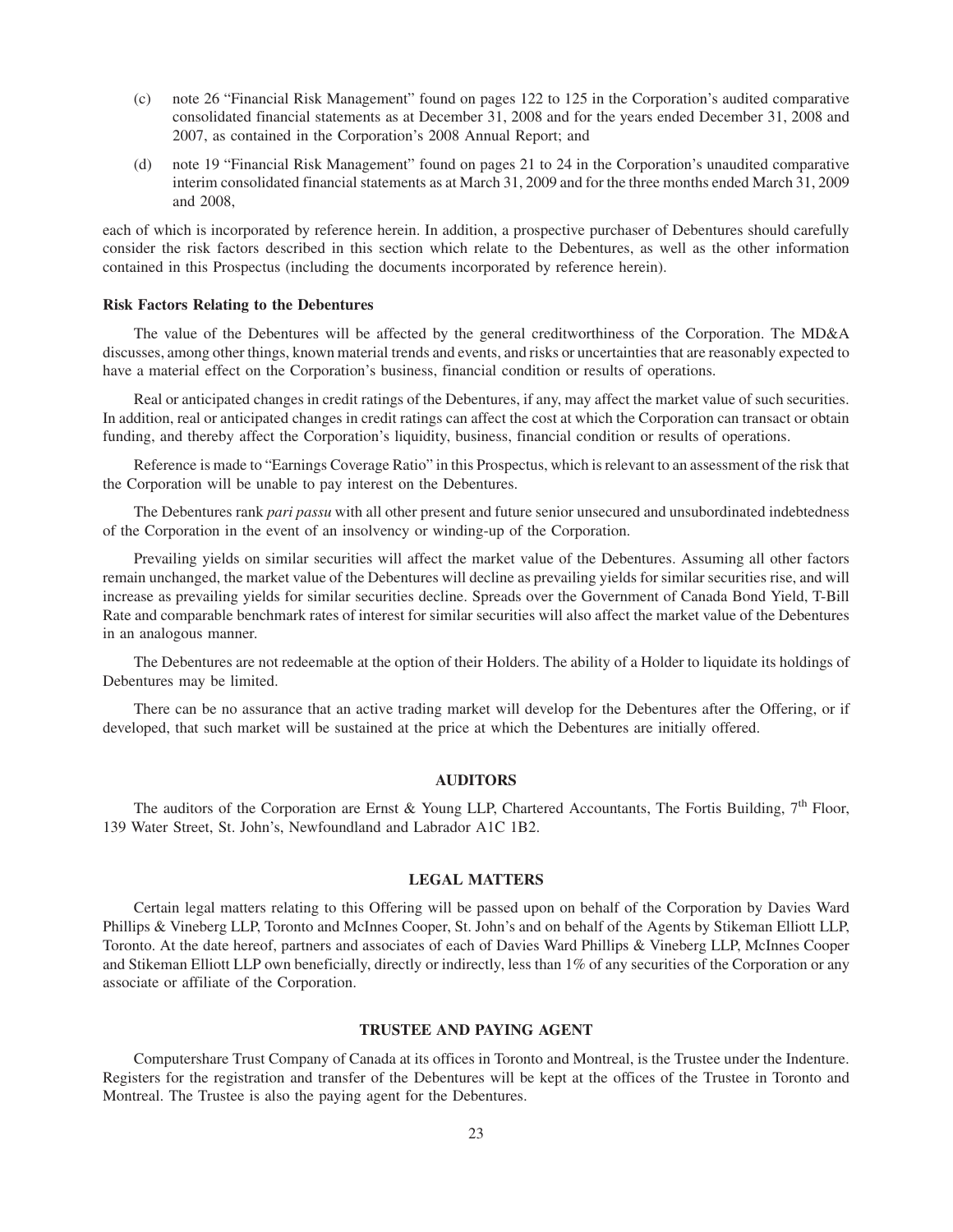#### **PURCHASERS' STATUTORY RIGHTS**

Securities legislation in certain of the provinces of Canada provides purchasers with the right to withdraw from an agreement to purchase securities. This right may be exercised within two business days after receipt or deemed receipt of a prospectus and any amendment. In several of the provinces, the securities legislation further provides a purchaser with remedies for rescission or, in some jurisdictions, revisions of the price or damages if the prospectus and any amendment contains a misrepresentation or is not delivered to the purchaser, provided that the remedies for rescission, revisions of the price or damages are exercised by the purchaser within the time limit prescribed by the securities legislation of the purchaser's province. The purchaser should refer to any applicable provisions of the securities legislation of the purchaser's province for the particulars of these rights or consult with a legal advisor.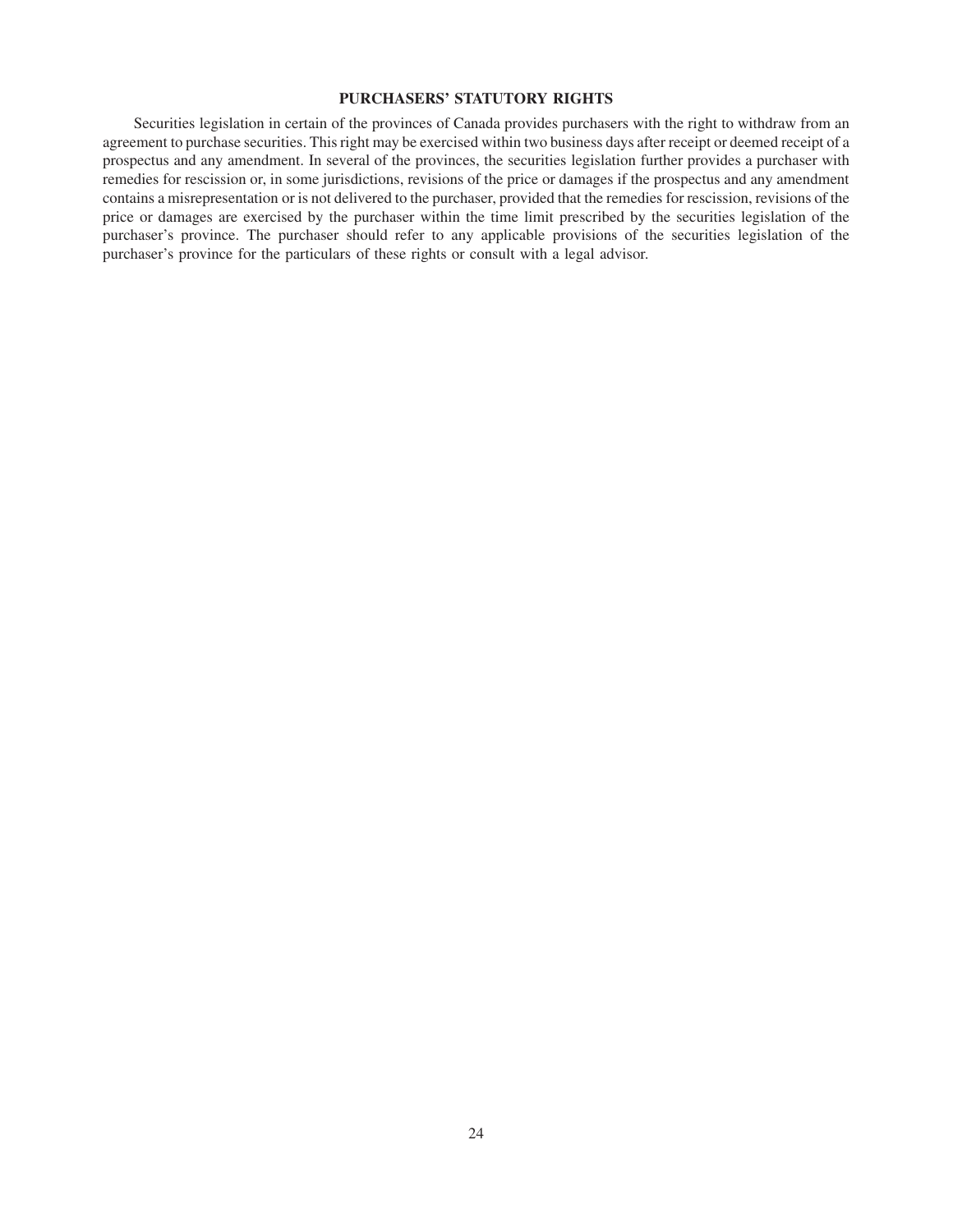#### **AUDITORS' CONSENT**

We have read the short form prospectus (the "Prospectus") of Fortis Inc. (the "Corporation") dated June 29, 2009 relating to the issue and sale of up to \$200,000,000 principal amount of 6.51% senior unsecured debentures of the Corporation. We have complied with Canadian generally accepted standards for an auditor's involvement with offering documents.

We consent to the incorporation by reference, in the above-mentioned Prospectus, of our report to the shareholders of the Corporation on the consolidated balance sheets of the Corporation as at December 31, 2008 and 2007 and the consolidated statements of earnings, retained earnings, comprehensive income and cash flows for the years then ended. Our report is dated January 30, 2009.

St. John's, Canada (Signed) ERNST & YOUNG LLP June 29, 2009 Chartered Accountants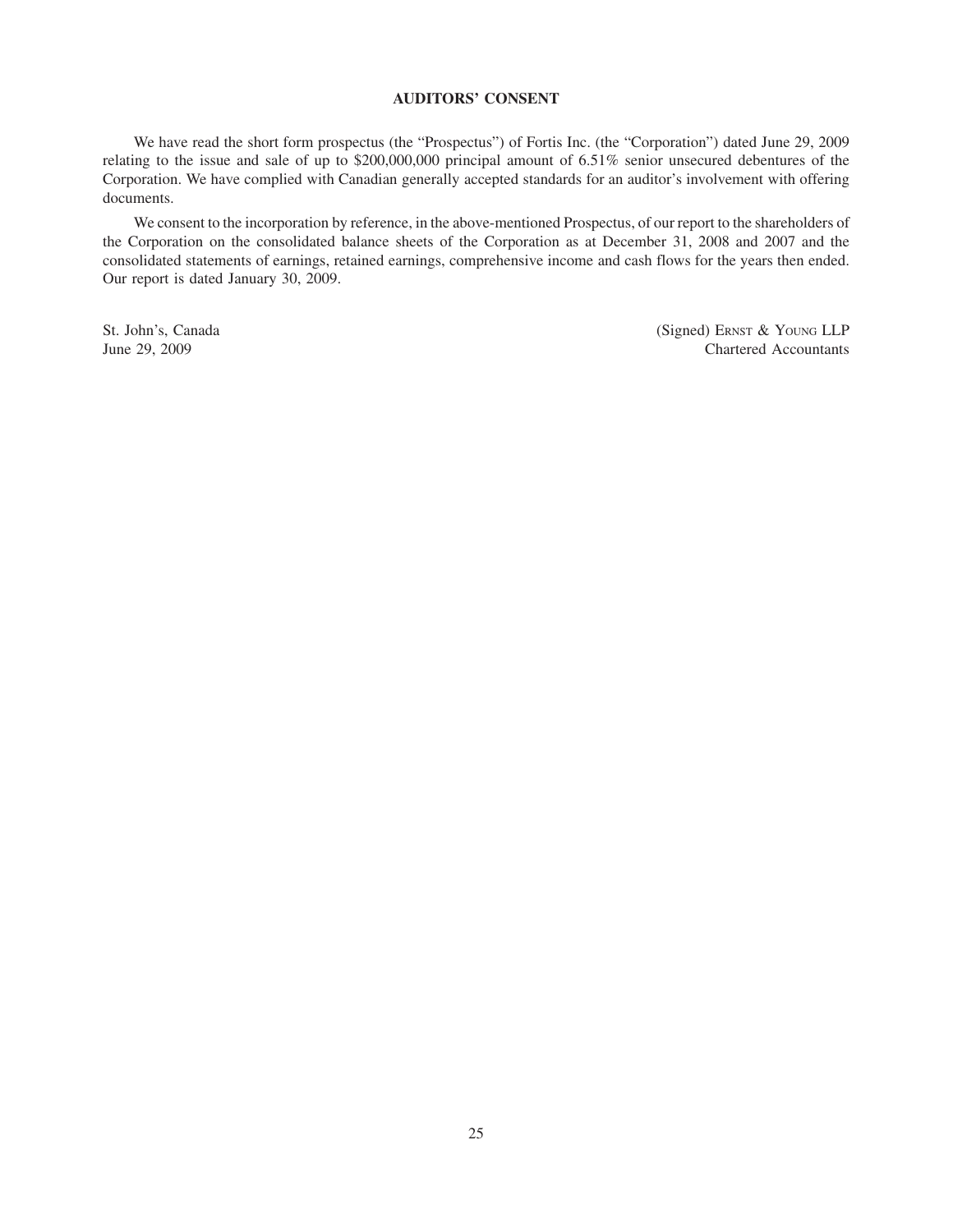#### **CERTIFICATE OF FORTIS INC.**

Dated: June 29, 2009

This short form prospectus, together with the documents incorporated herein by reference, constitutes full, true and plain disclosure of all material facts relating to the securities offered by this short form prospectus as required by the securities legislation of each of the provinces of Canada.

> (Signed) H. STANLEY MARSHALL President and Chief Executive Officer

(Signed) BARRY V. PERRY Vice President, Finance and Chief Financial Officer

On behalf of the Board of Directors

(Signed) GEOFFREY F. HYLAND Director

(Signed) DAVID G. NORRIS Director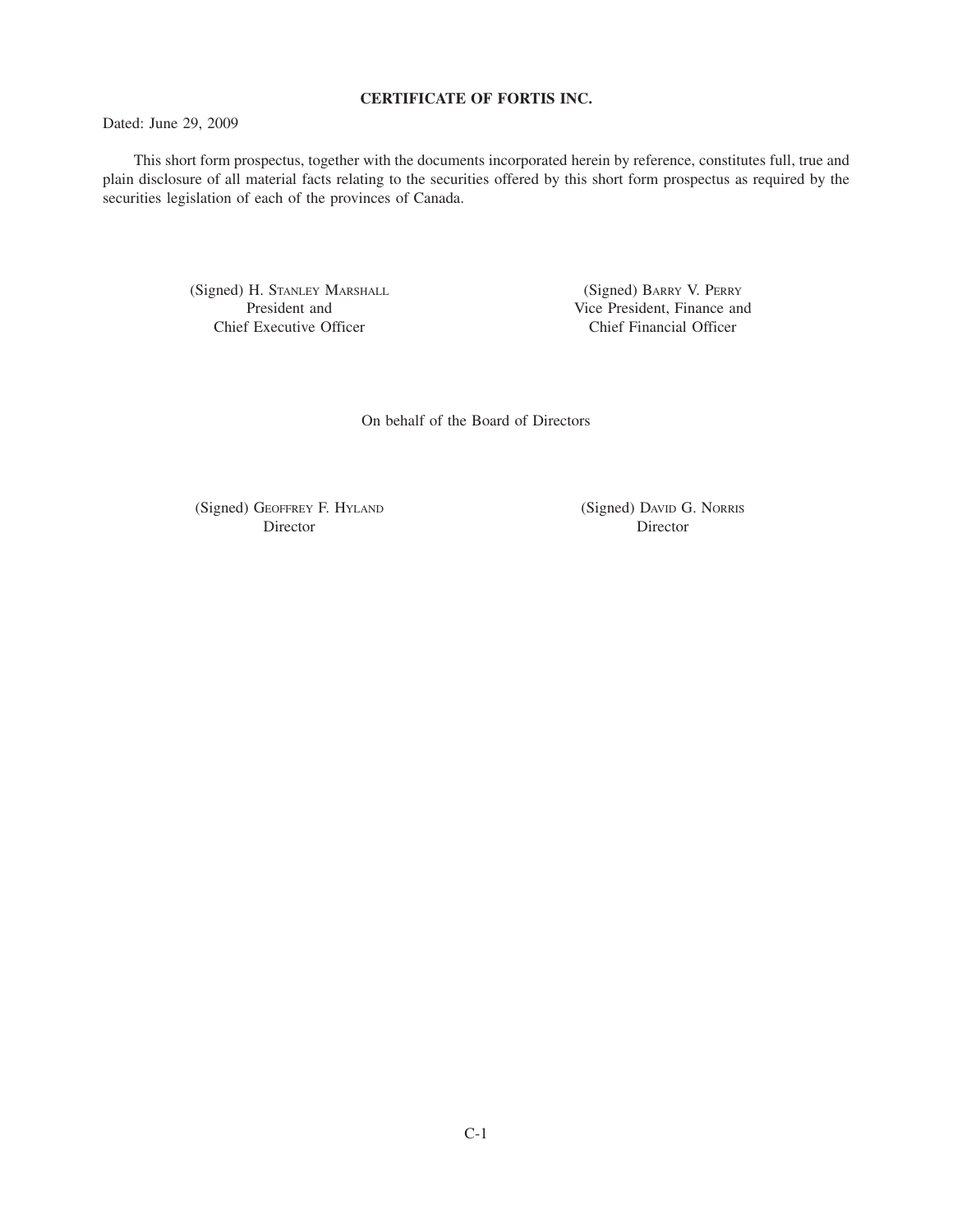#### **CERTIFICATE OF THE AGENTS**

Dated: June 29, 2009

To the best of our knowledge, information and belief, this short form prospectus, together with the documents incorporated herein by reference, constitutes full, true and plain disclosure of all material facts relating to the securities offered by this short form prospectus as required by the securities legislation of each of the provinces of Canada.

> **BMO NESBITT BURNS INC.** (Signed) P. GRANT WILLIAMS **CIBC WORLD MARKETS INC.** (Signed) DAVID WILLIAMS

**RBC DOMINION SECURITIES INC.**

**SCOTIA CAPITAL INC.**

**TD SECURITIES INC.**

(Signed) ROBERT M. BROWN

(Signed) D. GREGORY LAWRENCE

(Signed) HAROLD R. HOLLOWAY

**HSBC SECURITIES (CANADA) INC.**

**NATIONAL BANK FINANCIAL INC.**

(Signed) NICOLE CATY

(Signed) PAUL PRENDERGAST